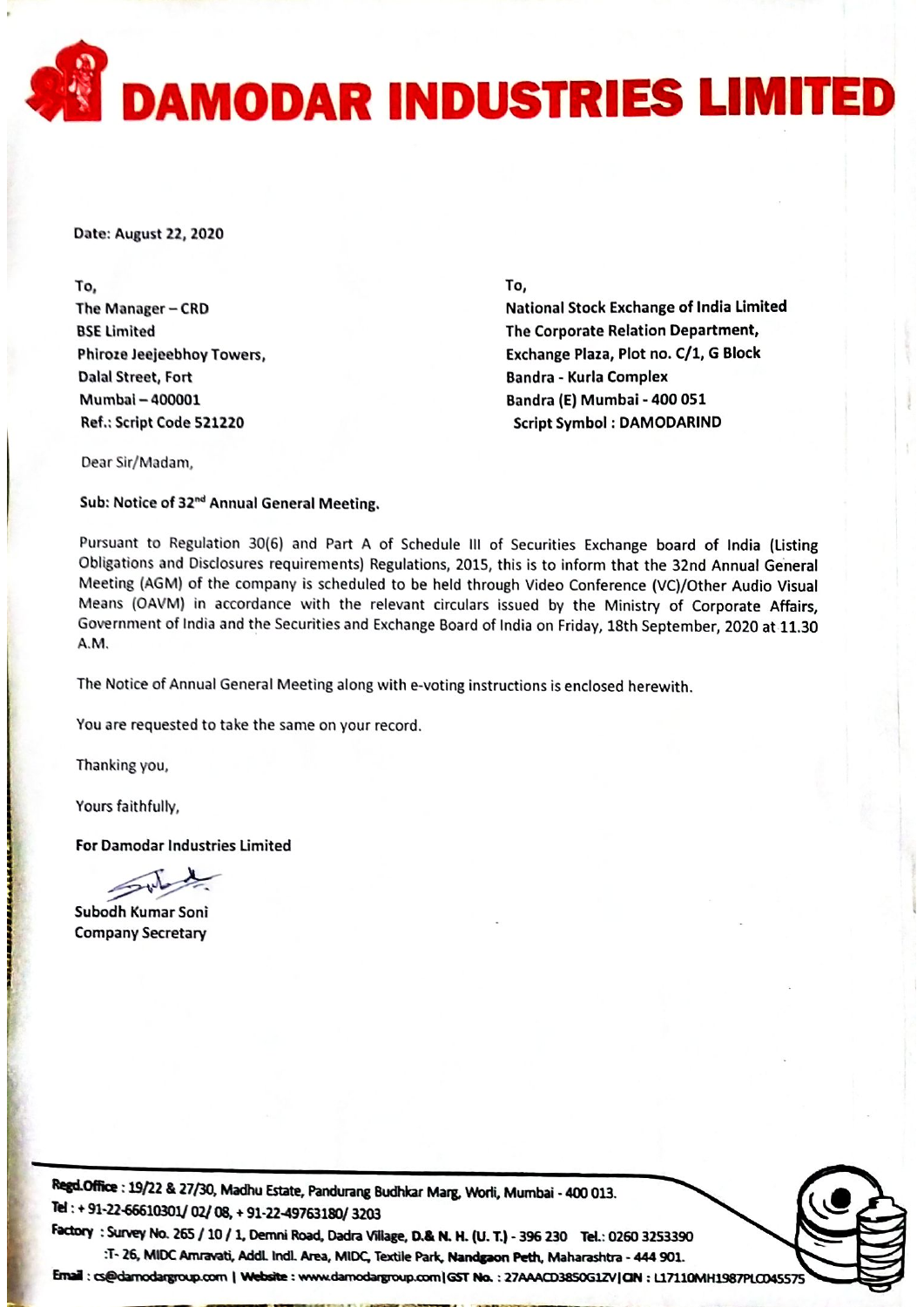

# **DAMODAR INDUSTRIES LIMITED**

## **Reg. 19/22 & 27/30, Madhu Estate, Pandurang Budhkar Marg, Worli, Mumbai – 400 013 CIN: L17110MH1987PLC045575 Tel. No. – 22-66610301/2, Fax – 22-66610308 E-Mail – cs@damodargroup.com website: www.damodargroup.com**

# **Notice of 32nd (Thirty-second) Annual General Meeting**

Notice is hereby given that the **32nd Annual General Meeting** (AGM) of the Members of **Damodar Industries Limited** ("Company") will be held on Friday, September 18, 2020 through Video Conferencing('VC') / Other Audio Visual Means ('OAVM') at 11.30 a.m. to transact the following business(es):

# **ORDINARY BUSINESS**

- **1.** To receive, consider and adopt the Audited Financial Statements (including Audited Consolidated Financial Statements) of the Company for the financial year ended 31<sup>st</sup> March, 2020, together with the Reports of the Board of Directors and Auditors thereon.
- **2.** To appoint a Director in place of Mr. Ajay D. Biyani (DIN: : 00014896) who retires by rotation and, being eligible, offers himself for re-election.
- **3.** To appoint Statutory Auditors from the conclusion of this Annual General Meeting until the conclusion of the thirty seventh Annual General Meeting and to fix their remuneration:

 **"RESOLVED THAT** pursuant to Sections 139, 142 of the Companies Act, 2013 ("Act") and other applicable provisions, if any, of the said Act and Companies (Audit and Auditors) Rules, 2014 made thereunder and other applicable rules, if any, under the said Act (including any statutory modification(s) or re-enactment thereof for the time being in force) M/s Swati Kanse & Co. Chartered Accountant (FRN:132689W), be and is hereby appointed as the Statutory Auditors of the Company commencing from the conclusion of this Annual General Meeting till the conclusion of thirty seventh Annual General Meeting at a remuneration to be fixed by the Audit Committee and/or Board of Directors of the Company, in addition to the re-imbursement of applicable taxes and actual out of pocket and travelling expenses incurred in connection with the audit and billed progressively."

# **SPECIAL BUSINESS**

## **4. To approve remuneration of the Cost Auditors for the financial year 2019-20**

To consider and, if thought fit, to pass the following resolution as an **Ordinary Resolution:-**

**"RESOLVED THAT** in accordance with the provisions of Section 148 of the Companies Act, 2013 read with Rule 14 of the Companies (Audit and Auditors) Rules, 2014 and the Companies (Cost Records and Audit) Rules, 2014 and other applicable provisions, if any and as recommended by the Audit Committee, the Company hereby approves the remuneration payable of  $\bar{z}$  40,000/- (Rupees Forty Thousand Only) inclusive of out-of-pocket expenses to be paid to Mr. Dilip M. Bathija, Cost accountants (Mem. No. 10904) Cost Auditor appointed by the Board of Directors of the Company to conduct audit of the cost accounting records of the Company for the financial year 2020-21.

**FURTHER RESOLVED THAT** any Director and/or Company Secretary of the Company be and is/are hereby authorized to file necessary forms with Registrar of Companies and to do all such act, deeds and things as may be considered necessary to give effect to the above said resolution."

## **5. To re-appoint Mrs. Farida Bomi Jambusarwalla (DIN: 07139945) as an Independent Director for a second term of 5 (five) years**

To Consider and if thought fit, to pass, with or without modification(s) the following resolution as a **Special Resolution:**

**"RESOLVED THAT** pursuant to the provisions of Section 149, 150, 152 read with schedule IV and Regulation16(1)(b)of the SEBI (Listing Obligations and Disclosure Requirements) Regulations, 2015 (Listing Regulations) read with Companies (Appointment and Qualification of Directors) Rules, 2014, and other applicable provisions, sections, rules of the Companies Act, 2013 (hereinafter referred to as "the Act") (including any statutory modifications or re-enactment thereof for the time being in force), Mrs. Farida Bomi Jambusarwalla (DIN: 07139945), Independent Director of the Company, who is not disqualified from being appointed as Director in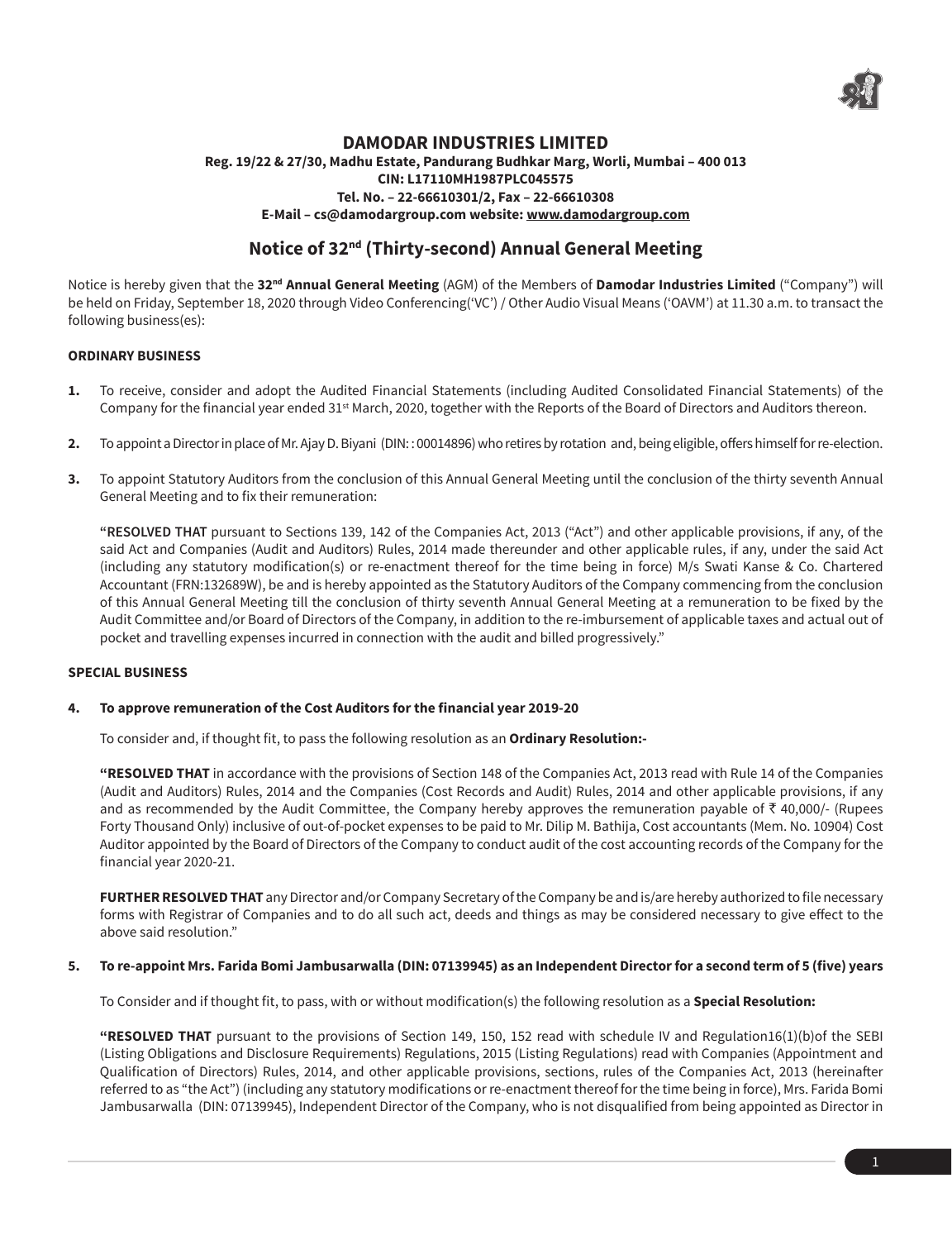

terms of Section 164 of the Act and has submitted a declaration that she meets the criteria for independence as provided in the Act and Listing Regulations, and who is eligible for re-appointment and in respect of whom based on her evaluation of performance, the Nomination and Remuneration Committee has recommended her re-appointment to the Board, be and is hereby re-appointed as a Director (Non-Executive, Independent Director) of the Company to hold office for a second term of 5 (Five) years, commencing from March 30, 2020 to March 29, 2025, not liable to retire by rotation.

**RESOLVED FURTHER THAT** the Board of Director(s) and / or Company Secretary of the Company be and are / is hereby authorized to do all such acts, deeds and things as may be necessary to give effect to the aforesaid resolution."

# **6. Appointment of Mr. Pankaj Srivastava (DIN: 06716582) as Non-Executive Independent Director of the Company.**

To Consider and if thought fit, to pass with or without modification(s) the following resolution as an **Ordinary Resolution:**

**"RESOLVED THAT** pursuant to the provisions of Section 149, 150, 152 read with schedule IV and Regulation 16(1)(b) of the SEBI (Listing Obligations and Disclosure Requirements) Regulations, 2015 (Listing Regulations) read with Companies (Appointment and Qualification of Directors) Rules, 2014, and other applicable provisions, sections, rules of the Companies Act, 2013 (hereinafter referred to as "the Act") (including any statutory modifications or re-enactment thereof for the time being in force), Mr. Pankaj Srivastava (DIN: 06716582) who was appointed by the Board of Directors as an Additional Director of the Company w.e.f. May 11, 2020, pursuant to Section 161 of the Act and who holds office upto the date of this Annual General Meeting of the Company and in respect of whom, the Company has received a notice in writing from a Member under Section 160 of the Act proposing his candidature for the office of Director of the Company and who is not disqualified from being appointed as a Director in terms of Section 164 of the Act and has submitted the declaration that he meets the criteria for Independence as provided under the Act and the Listing Regulations, be and is hereby appointed as a Non-Executive & Independent Director of the Company, on the Board of the Company to hold office for a term upto 5 (five) consecutive years from the date of appointment i.e. May 11, 2020 to May 10, 2025, not liable to retire by rotation.

**RESOLVED FURTHER THAT** the Board of Director(s) and / or Company Secretary of the Company be and are / is hereby authorized to do all such acts, deeds and things as may be necessary to give effect to the aforesaid resolution."

## **7. To re-appoint Mr. Arunkumar Biyani as the Chairman and Wholetime Director of the Company for a further term of 3 (three) years**

To consider and if thought fit, to pass with or without modification, the following resolution as a **Special Resolution:** 

**"RESOLVED THAT** pursuant to Sections 196, 197, 198, 203, Schedule V and other applicable provisions, if any of the Companies Act, 2013 read with Companies (Appointment and Remuneration of Managerial Personnel) Rules, 2014, as amended, and such other provisions to the extent applicable, and as recommended and approved by the Nomination and Remuneration Committee of the Board of Directors of the Company and the Board of Directors of the Company at their respective meetings held on March 26,2020, Mr. Arunkumar Biyani be and is hereby reappointed as the Chairman & Wholetime Director of the Company with effect from April 1,2020 for a further period of 3 (three) years, i.e. up to March 31, 2023 on the same terms and conditions which are as follows:

- 1) Base salary: A salary of ` 54,00,000/- (Rupees Fifty Four Lacs Only) per annum plus incentives and perquisites as mentioned below.
- 2) Incentives: Annual incentive Performance based pay-out with maximum eligibility up to 50% of the base salary;
- 3) Perquisites:
	- a) Medical benefits for self and family: All medical expenses incurred by the Chairman & Wholetime Director and his family shall be reimbursed in accordance with the Mediclaim Policy.
	- b) Personal Accident Insurance: Group Personal Accident Insurance Policy as applicable, as per the rules of the company.
	- c) Reimbursement of expenses: The Company shall reimburse to the Chairman & Wholetime Director, all the actual expenses incurred wholly, necessarily and exclusively for and on behalf of the Company and / or incurred in performance of the duties of the Company.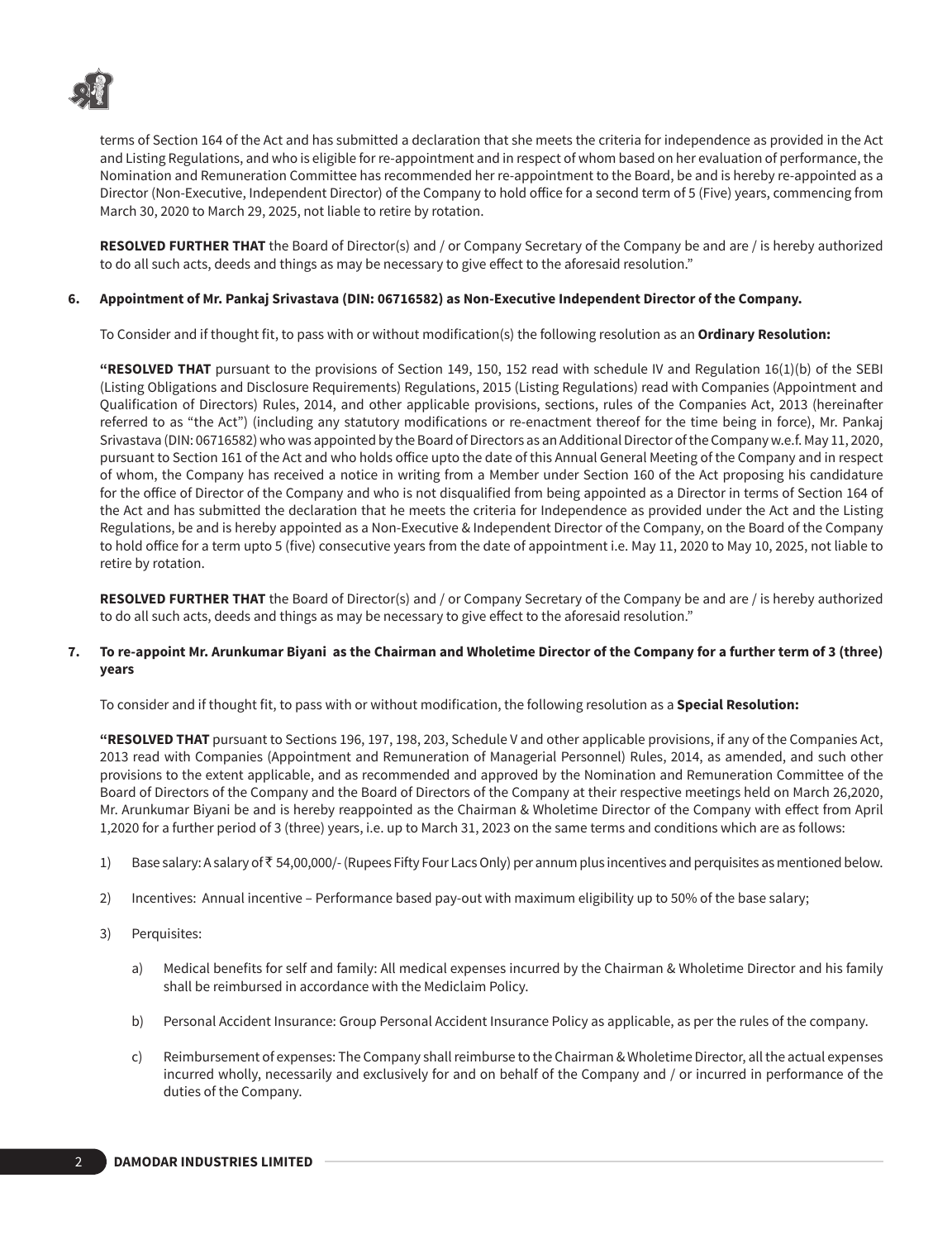

## d) Retirement Benefits:

Provident Fund: The Company's contribution to Provident Fund not exceeding 12% of the basic salary, as per the rules of the Company.

Gratuity: Gratuity at the rate of half-month's basic salary for each completed year of service. Superannuation Fund: Company may contribute or allow transfer to Superannuation Fund, as per the rules of the Company.

Leave: Directors shall be entitled for leave with full pay or encashment thereof, as per the rules of the Company.

Explanation: "family" shall mean the spouse, the dependent children and the dependent parents of the Chairman & Wholetime Director."

**RESOLVED FURTHER THAT** the Nomination and Remuneration Committee of the Board of Directors of the Company be and is hereby authorised to vary the remuneration of Mr. Arunkumar Biyani, Chairman & Wholetime Director, from time to time within the limits prescribed and permitted under the Companies Act, 2013, as amended, during his term of office without being required to seek any fresh approval of the shareholders of the Company and the decision of the Nomination and Remuneration Committee shall be final and conclusive in that regard.

**RESOLVED FURTHER THAT** the Nomination and Remuneration Committee / Board of Directors of the Company be and is hereby authorised to finalise other terms of appointment and scope of work as may be in the overall interest of the Company."

**RESOLVED FURTHER THAT** the Nomination and Remuneration Committee / Board of Directors of the Company be and is hereby authorised to do all such acts, deeds, matters and things and sign agreements, forms, declarations, returns, letters and papers as may be necessary, desirable and expedient to give effect to this resolution."

## **8. To re-appoint Mr. Ajay Biyani as the Managing Director of the Company for a further term of 3 (three) years**

To consider and if thought fit, to pass with or without modification, the following resolution as a **Special Resolution:** 

**"RESOLVED THAT** pursuant to Sections 196, 197, 198, 203, Schedule V and other applicable provisions, if any of the Companies Act, 2013 read with Companies (Appointment and Remuneration of Managerial Personnel) Rules, 2014, as amended, and such other provisions to the extent applicable, and as recommended and approved by the Nomination and Remuneration Committee of the Board of Directors of the Company and the Board of Directors of the Company at their respective meetings held on March 26,2020, Mr. Ajay Biyani, Managing Director of the Company with effect from April 1,2020 for a further period of 3 (three) years, i.e. up to March 31, 2023 on the same terms and conditions which are as follows:

- 1) Base salary: A salary of  $\bar{\tau}$  54,00,000/- (Rupees Fifty Four Lacs Only) per annum plus incentives and perquisites as mentioned below.
- 2) Incentives: Annual incentive Performance based pay-out with maximum eligibility up to 50% of the base salary;
- 3) Perquisites:
	- a) Medical benefits for self and family: All medical expenses incurred by the Managing Director and his family shall be reimbursed in accordance with the Mediclaim Policy.
	- b) Personal Accident Insurance: Group Personal Accident Insurance Policy as applicable, as per the rules of the company.
	- c) Reimbursement of expenses: The Company shall reimburse to the Managing Director, all the actual expenses incurred wholly, necessarily and exclusively for and on behalf of the Company and / or incurred in performance of the duties of the Company.
	- d) Retirement Benefits: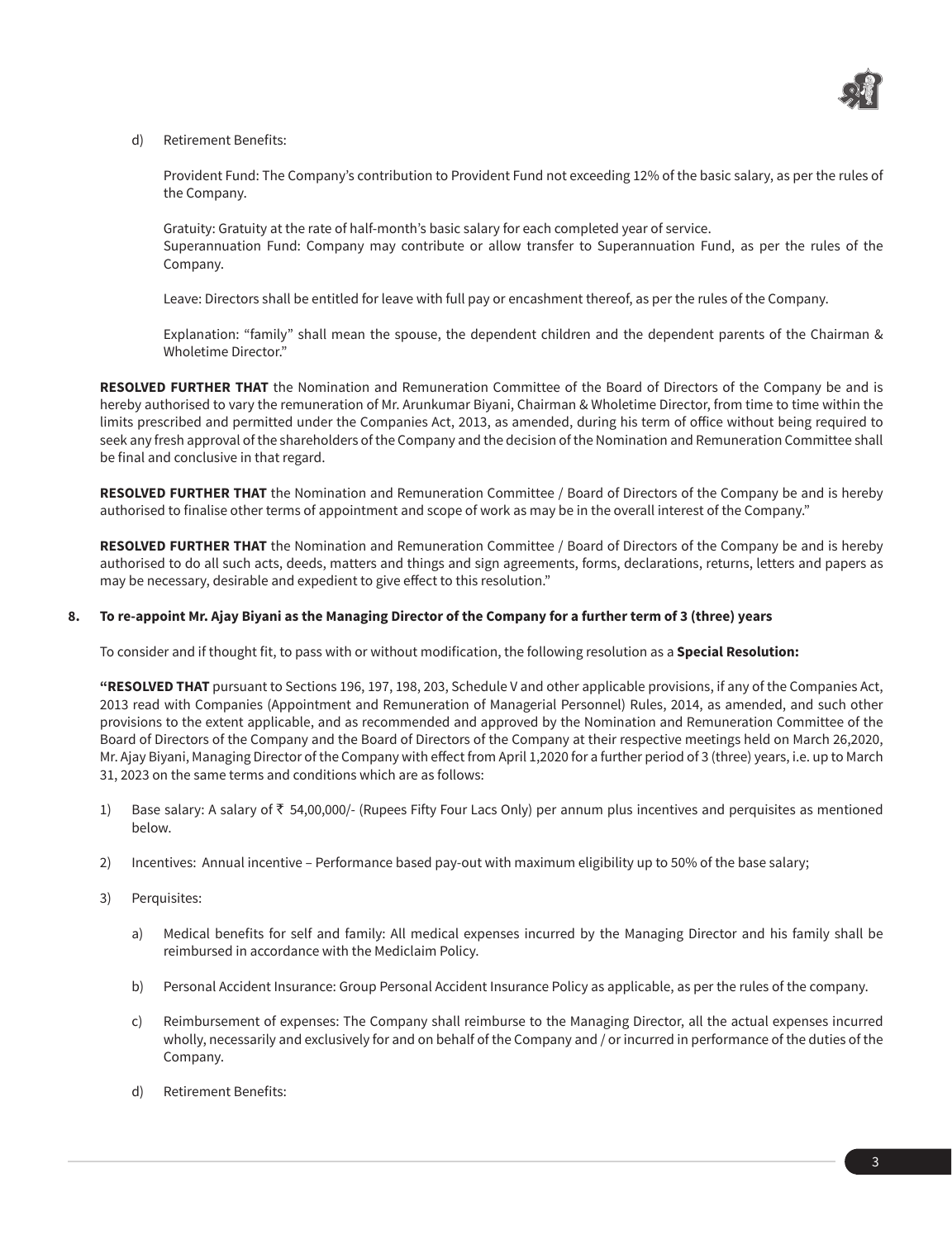

Provident Fund: The Company's contribution to Provident Fund not exceeding 12% of the basic salary, as per the rules of the Company.

Gratuity: Gratuity at the rate of half-month's basic salary for each completed year of service.

Superannuation Fund: Company may contribute or allow transfer to Superannuation Fund, as per the rules of the Company.

Leave: Directors shall be entitled for leave with full pay or encashment thereof, as per the rules of the Company.

Explanation: "family" shall mean the spouse, the dependent children and the dependent parents of the Managing Director."

**RESOLVED FURTHER THAT** the Nomination and Remuneration Committee of the Board of Directors of the Company be and is hereby authorised to vary the remuneration of Mr. Ajay Biyani as the Managing Director of the Company, from time to time within the limits prescribed and permitted under the Companies Act, 2013, as amended, during his term of office without being required to seek any fresh approval of the shareholders of the Company and the decision of the Nomination and Remuneration Committee shall be final and conclusive in that regard.

**RESOLVED FURTHER THAT** the Nomination and Remuneration Committee / Board of Directors of the Company be and is hereby authorised to finalise other terms of appointment and scope of work as may be in the overall interest of the Company."

**RESOLVED FURTHER THAT** the Nomination and Remuneration Committee / Board of Directors of the Company be and is hereby authorised to do all such acts, deeds, matters and things and sign agreements, forms, declarations, returns, letters and papers as may be necessary, desirable and expedient to give effect to this resolution."

#### **9. To re-appoint Mr. Anil D. Biyani as the Wholetime Director of the Company for a further term of 3 (three) years**

To consider and if thought fit, to pass with or without modification, the following resolution as a **Special Resolution:** 

**"RESOLVED THAT** pursuant to Sections 196, 197, 198, 203, Schedule V and other applicable provisions, if any of the Companies Act, 2013 read with Companies (Appointment and Remuneration of Managerial Personnel) Rules, 2014, as amended, and such other provisions to the extent applicable, and as recommended and approved by the Nomination and Remuneration Committee of the Board of Directors of the Company and the Board of Directors of the Company at their respective meetings held on March 26,2020, Mr. Anil D. Biyani be and is hereby reappointed as the Wholetime Director of the Company with effect from April 1,2020 for a further period of 3 (three) years, i.e. up to March 31, 2023 on the same terms and conditions which are as follows:

- 1) Base salary: A salary of  $\bar{\tau}$  54,00,000/- (Rupees Fifty Four Lacs Only) per annum plus incentives and perquisites as mentioned below.
- 2) Incentives: Annual incentive Performance based pay-out with maximum eligibility up to 50% of the base salary;
- 3) Perquisites:
	- a) Medical benefits for self and family: All medical expenses incurred by the Wholetime Director and his family shall be reimbursed in accordance with the Mediclaim Policy.
	- b) Personal Accident Insurance: Group Personal Accident Insurance Policy as applicable, as per the rules of the company.
	- c) Reimbursement of expenses: The Company shall reimburse to the Wholetime Director, all the actual expenses incurred wholly, necessarily and exclusively for and on behalf of the Company and / or incurred in performance of the duties of the Company.
	- d) Retirement Benefits: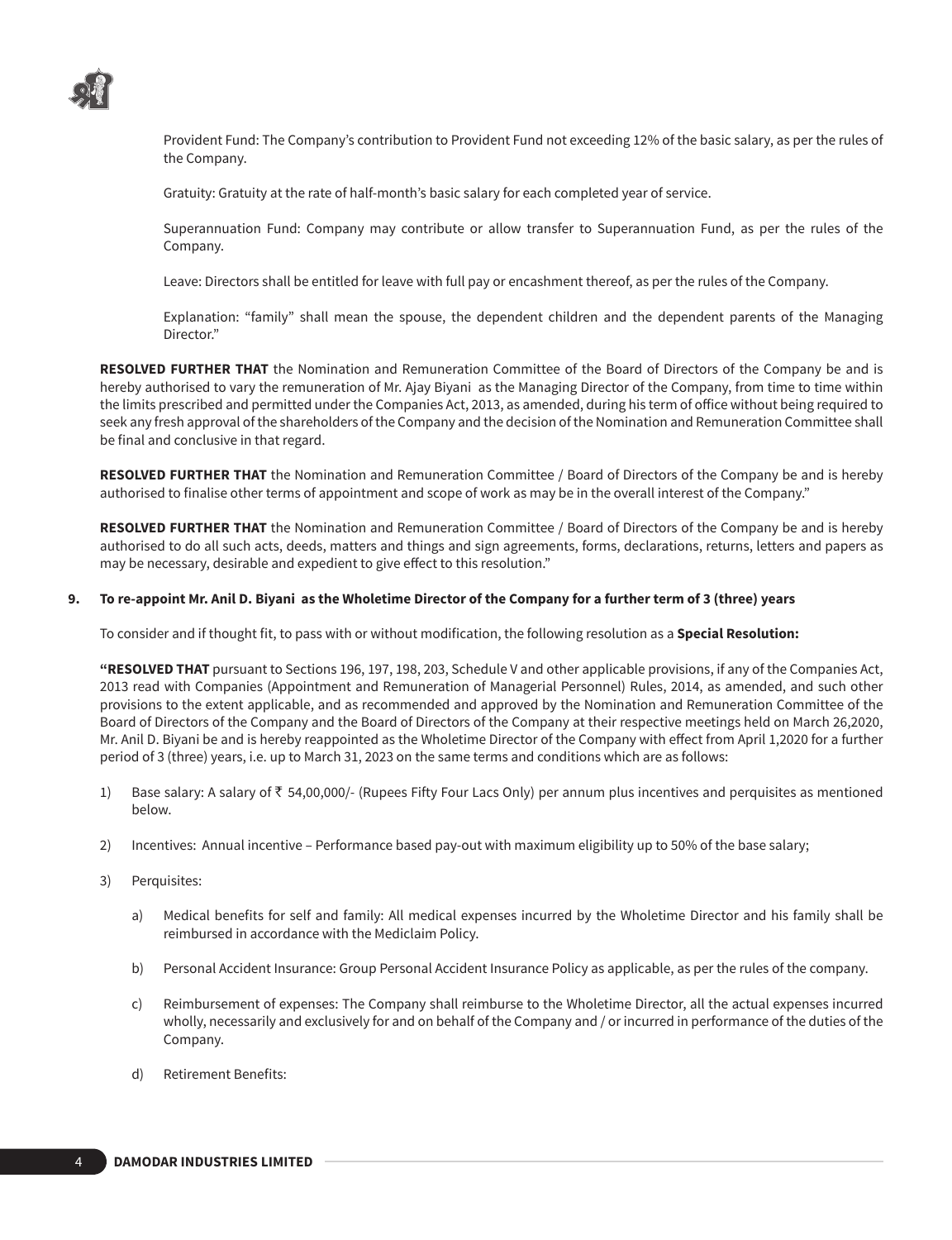

Provident Fund: The Company's contribution to Provident Fund not exceeding 12% of the basic salary, as per the rules of the Company.

Gratuity: Gratuity at the rate of half-month's basic salary for each completed year of service.

Superannuation Fund: Company may contribute or allow transfer to Superannuation Fund, as per the rules of the Company.

Leave: Directors shall be entitled for leave with full pay or encashment thereof, as per the rules of the Company.

Explanation: "family" shall mean the spouse, the dependent children and the dependent parents of the Wholetime Director."

**RESOLVED FURTHER THAT** the Nomination and Remuneration Committee of the Board of Directors of the Company be and is hereby authorised to vary the remuneration of Mr. Anil D. Biyani, Wholetime Director, from time to time within the limits prescribed and permitted under the Companies Act, 2013, as amended, during his term of office without being required to seek any fresh approval of the shareholders of the Company and the decision of the Nomination and Remuneration Committee shall be final and conclusive in that regard.

**RESOLVED FURTHER THAT** the Nomination and Remuneration Committee / Board of Directors of the Company be and is hereby authorised to finalise other terms of appointment and scope of work as may be in the overall interest of the Company."

**RESOLVED FURTHER THAT** the Nomination and Remuneration Committee / Board of Directors of the Company be and is hereby authorised to do all such acts, deeds, matters and things and sign agreements, forms, declarations, returns, letters and papers as may be necessary, desirable and expedient to give effect to this resolution."

#### **10. Approval of Related Party Transactions**

To consider and, if thought fit, to pass the following resolution as an **Ordinary Resolution:-**

**"RESOLVED THAT in** suppression to the earlier resolution passed at the 31<sup>st</sup> Annual General Meeting held on August 13, 2019 and pursuant to the provisions of Section 188 and all other applicable provisions, if any, of the Companies Act, 2013 ('the Act'), read with Companies (Meeting of the Board and its Powers) Rules, 2014 (including any statutory modification(s), amendment(s),clarification(s), re-enactment(s) or substitution(s) thereof for the time being in force), the SEBI (Listing Obligations and Disclosure Requirements) Regulations, 2015 including any modification(s) thereof or supplements thereto ("SEBI Listing Regulations"), the provisions of the Memorandum and Articles of Association of the Company and the applicable rules, guidelines and circulars issued by the concerned statutory or regulatory authorities, the consent of the Members of the Company be and is hereby accorded to the Board of Directors of the Company (hereinafter referred to as "the Board" which term shall include the Audit Committee or any other Committee constituted or to be constituted to exercise the powers including the powers conferred under this resolution), for entering into the Material Related Party Transaction(s) as entered/to be entered into by the Company with effect from date of passing this resolution at ensuing Annual General Meeting and every year thereafter, up to the maximum amount per annum as appended in table below:

| Sl.<br>No.     | Name of Related Parties                                                                        | Nature of<br><b>Transactions</b> | <b>Estimated Amount</b><br>$($ ₹ in Crores) |
|----------------|------------------------------------------------------------------------------------------------|----------------------------------|---------------------------------------------|
| 1.             | Suam Overseas Pvt. Ltd.                                                                        | Sale/Purchase/Job                | 160.00                                      |
|                |                                                                                                | Work                             |                                             |
| 2.             | Shri Damodar Yarn Manufacturing Pvt. Ltd.                                                      | Sale/Purchase/Job                | 75.00                                       |
|                |                                                                                                | Work                             |                                             |
| 3.             | Damosuam Carriers Private Limited                                                              | <b>Transport Services</b>        | 2.50                                        |
| 4.             | Arunkumar Biyani, Ajay Biyani and Anil D. Biyani                                               | Interest on Loan                 | 4.00                                        |
| 5.             | Aditya Biyani, Payal Biyani, Abhishek Biyani, Radhika Biyani, Aman Biyani, Interest on Fixed   |                                  | 3.00                                        |
|                | Bhawna Biyani, Manju Biyani, Sanju Biyani, Kanta Biyani, Akshay Biyani, Reiya Deposits         |                                  |                                             |
|                | Biyani, Risha Biyani, Savitridevi Damodarlal Biyani, Arunkumar Biyani-HUF,                     |                                  |                                             |
|                | Ajay Biyani-HUF, Damodarlal Biyani-HUF, Kiara Biyani, Jia Biyani                               |                                  |                                             |
| 6.             | Aditya Biyani, Aman Biyani, Akshay Biyani, Payal Biyani, Kiara Biyani, Radhika Remuneration to |                                  | 3.00                                        |
|                | Biyani, Jia Biyani,                                                                            | Employee                         |                                             |
| 7 <sub>1</sub> | Shri Damodar Foundation                                                                        | Leasing/sublease/                | 3.00                                        |
|                |                                                                                                | rent for office                  |                                             |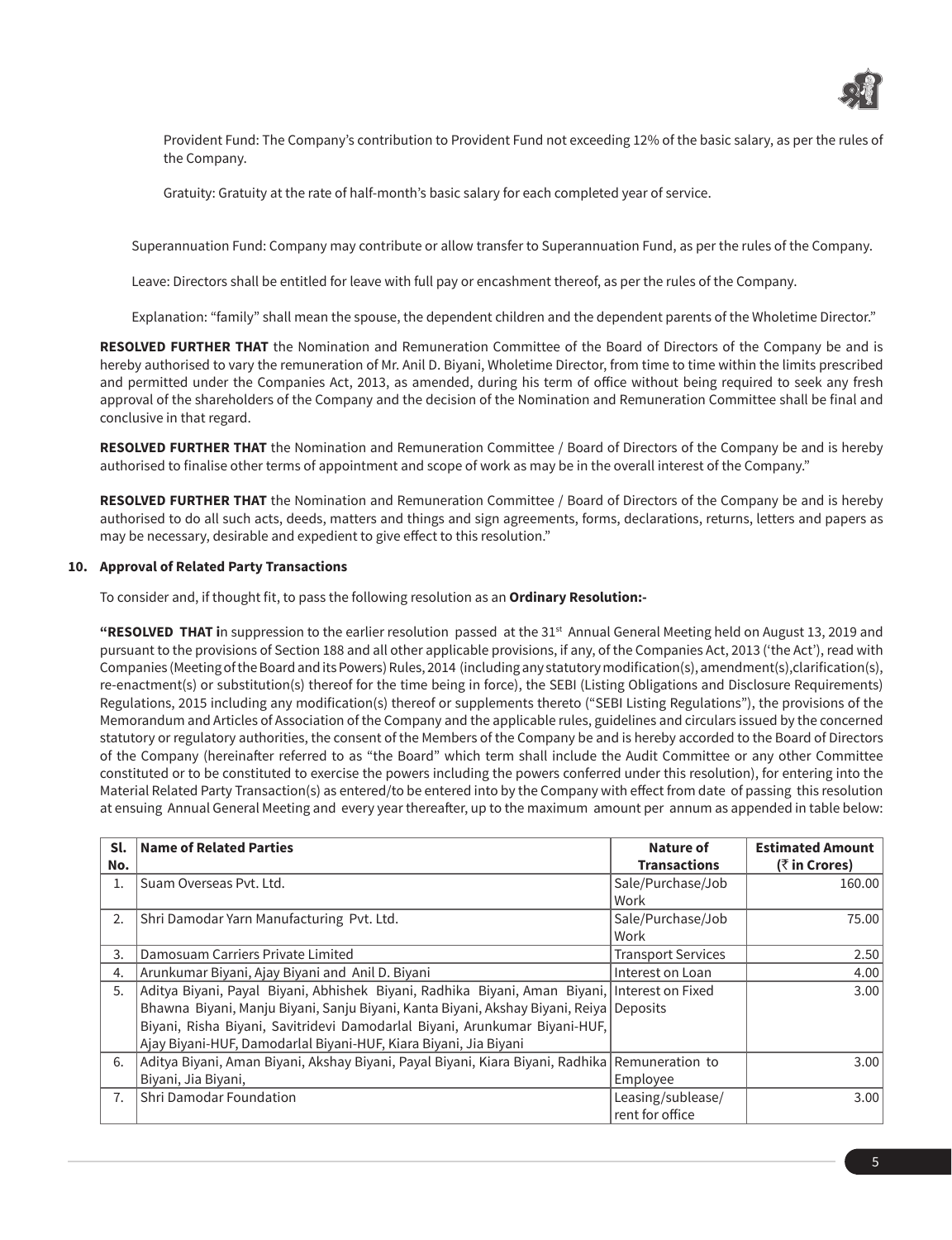

AND to do all such acts, deeds, matters and things, etc. as may be necessary or desirable including any negotiation/ re-negotiation/ modification/ amendments to or termination thereof, of the subsisting arrangements/ transactions or any future arrangements/ transactions and to make or receive/ pay monies in terms of such arrangements/ transactions.

**RESOLVED FURTHER THAT** the consent of the Company be and is hereby accorded to the Board of Directors of the Company and/ or a Committee thereof, to severally do or cause to be done all such acts, matters, deeds and things and to settle any queries, difficulties, doubts that may arise with regard to any transaction with the related parties and severally execute such agreements, documents and writings and to make such filings, as may be necessary or desirable for the purpose of giving full effect to this resolution, in the best interest of the Company."

### **11. Approval of Acceptance of Fixed Deposits**

To consider and, if thought fit, to pass the following resolution as a **Special Resolution:-**

**"RESOLVED THAT** pursuant to the provisions of Section 73 and 76 and read with Companies (Acceptance of Deposit) Rules, 2014 and other applicable provisions, if any, of the Companies Act, 2013 including any statutory modifications or any amendments or any substitution or re-enactment thereof, if any, for the time being in force, the consent of the Company be and is hereby accorded to the Board of Directors of the Company for acceptance of deposits from its members and public on such terms and conditions as the Board may deem fit, whether the same may be secured or unsecured and if secured, whether by way of mortgage, charge or hypothecation, pledge or otherwise in any way whatsoever and appointment of trustee for depositors and obtain the credit rating from credit rating agencies and extent of deposit insurance from insurance company.

**RESOLVED FURTHER THAT** for the purpose of giving effect to the above Resolution, the Board of Directors of the Company be and is hereby authorized to take all such actions and to give all such directions and to do all such acts, deeds, matters and things as may be necessary and/or expedient in that behalf."

Pandurang Budhkar Marg, Worli, Mumbai – 400 013

**Registered Office: By Order of the Board of Directors** 19/22 & 27/30, Madhu Estate, For **Damodar Industries Limited**

> Sd/- **Subodh Kumar Soni Company Secretary**

Place : Mumbai Date : July 31, 2020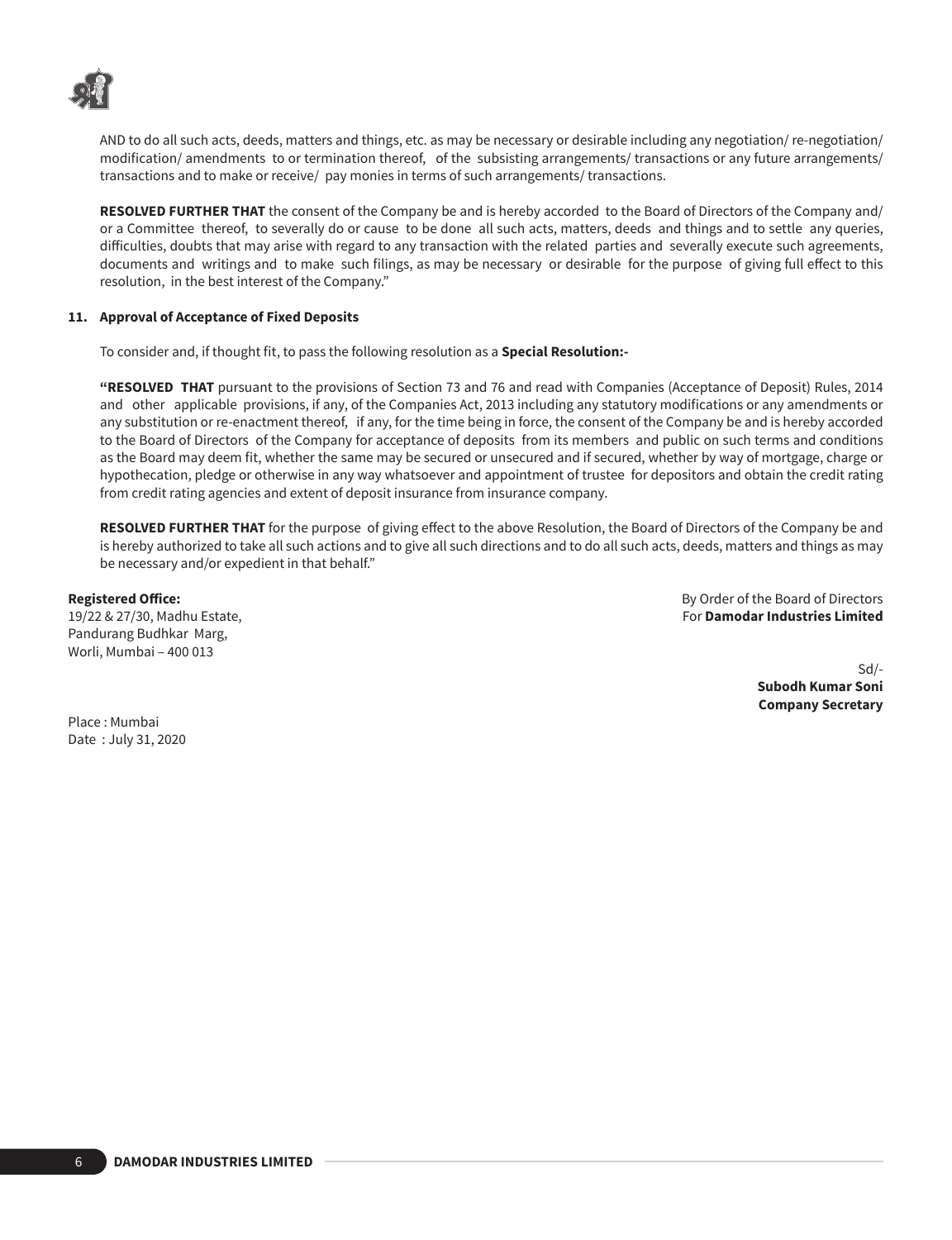

# **NOTES:**

- 1. An Explanatory Statement pursuant to Section 102 of the Companies Act, 2013, relating to the Special Business(es) at Sr. 4 to 11 to be transacted at the Annual General Meeting is annexed hereto. The relevant details as required under regulation 36(3) of the SEBI (Listing Obligation and Disclosure Requirements) Regulations, 2015 and clause 1.2.5 of SS-2 (Secretarial Standards – 2) on General meetings by the Institute of Company Secretaries of India, in respect of the person seeking appointment / re-appointment as Directors under item no. 5,6,7,8 and 9 of the Notice, is also annexed.
- 2. In view of the continuing Covid-19 pandemic, the Ministry of Corporate Affairs ("MCA") has vide its Circular No. 20 dated May 5, 2020 read with Circular No. 14 dated April 8, 2020 and Circular No. 17 dated April 13, 2020 (hereinafter collectively referred to as "MCA Circulars") permitted the holding of Annual General Meeting through VC or OAVM without the physical presence of Members at a common venue. In compliance with these MCA Circulars and the relevant provisions of the Companies Act, 2013 and the SEBI (Listing Obligations and Disclosure Requirements) Regulations, 2015, 32<sup>nd</sup> Annual General Meeting of the Members of the Company is being held through VC/OAVM.
- 3. Pursuant to the provisions of the Companies Act, 2013, a Member entitled to attend and vote at the Annual General Meeting is entitled to appoint a proxy to attend and vote on his/her behalf and the proxy need not be a Member of the Company. Since this AGM is being held pursuant to the MCA Circulars through VC/OAVM, physical attendance of Members has been dispensed with. Accordingly, the facility for appointment of proxies by the Members will not be available for the Annual General Meeting and hence the Proxy Form and Attendance Slip are not annexed to the Notice.
- 4. Institutional/Corporate Shareholders (i.e. other than individuals / HUF, NRI, etc.) are required to send a scanned copy (PDF/JPEG Format) of its Board Resolution or governing body Resolution/Authorisation etc., authorising its representative to attend the Annual General Meeting through VC/OAVM on its behalf and to vote through remote e-voting. The said Resolution/Authorization shall be sent to the Scrutinizer by email through their registered email address to cs@damodargroup.com and to its RTA at instameet@ linkintime.co.in
- 5. Members attending the meeting through VC/OAVM shall be counted for the purposes of reckoning the quorum under Section 103 of the Companies Act, 2013.
- 6. The Notice of the 32<sup>nd</sup> Annual General Meeting of the Company along with the Annual Report for the financial year 2019-20 is being sent only by electronic mode to those Members whose email addresses are registered with the Company/Depositories in accordance with the aforesaid MCA Circulars and circular issued by SEBI dated May 12, 2020. Members may note that the Notice of Annual General Meeting and Annual Report for the financial year 2019-20 will also be available on the Company's website www.damodargroup.com and also on website of the Stock Exchanges i.e BSE Limited at www.bseindia.com and National Stock Exchange of India Exchange of India at www.nseindia.com. Members can attend and participate in the Annual General Meeting through VC/OAVM facility only.
- 7. The Register of Members and the Share Transfer Books of the Company will be closed from Wednesday, 12<sup>th</sup> August 2020 to Friday, 14th August, 2020 (both days inclusive) for the purpose of the Thirty-second Annual General Meeting of the Company.
- 8. Since the Thirty-second AGM will be held through VC/OAVM, the route map is not annexed.
- 9. Members are requested to:
	- i) Register their email ID and Bank Account details:

In case the shareholder's email ID is already registered with the Company/its Registrar & Share Transfer Agent "RTA"/ Depositories, log in details for e-voting are being sent on the registered email address.

In case the shareholder has not registered his/her/their email address with the Company/its RTA/Depositories and or not updated the Bank Account mandate for receipt of dividend, the following instructions to be followed:

- a) Kindly log in to the website of our RTA, Link Intime India Private Ltd., www.linkintime.co.in under Investor Services > Email/Bank detail Registration - fill in the details and upload the required documents and submit.
- b) In the case of Shares held in Demat mode: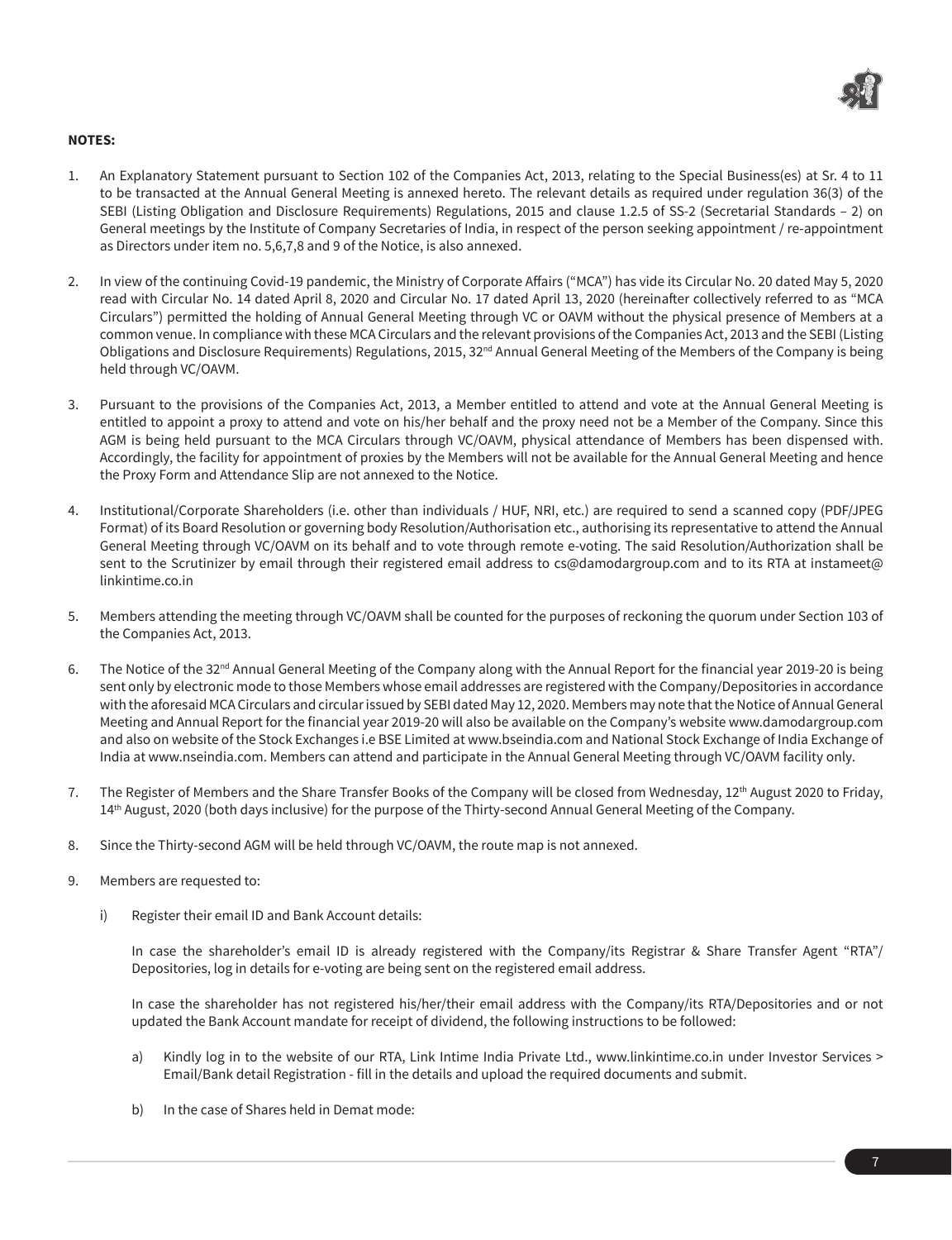

The shareholder may please contact the Depository Participant ("DP") and register the email address and bank account details in the demat account as per the process followed and advised by the DP.

- ii) Intimate the Registrar and Share Transfer Agents, M/s. Link Intime India Pvt. Ltd., for consolidation into a single folio Members, if they have shares in physical form in multiple folios in identical names or joint holding in the same order of names.
- iii) Convert their holdings in dematerialised form to eliminate risks associated with physical shares and better management of the securities. Members can write to the company's registrar and share transfer agent in this regard.
- iv) Members may avail themselves of the facility of nomination in terms of Section 72 of the Companies Act, 2013 by nominating in the prescribed form a person to whom their shares in the Company shall vest in the event of their death. Members holding shares in physical form may obtain the Nomination forms from the Company's Registrar and Share Transfer Agents and Members holding shares in electronic form may obtain the Nomination forms from their respective Depository Participant(s).
- 10. In case of joint holders attending the meeting, the member whose name appears as the first holder in the order of names as per the Register of Members of the Company will be entitled to vote.
- 11. The Securities and Exchange Board of India (SEBI) has mandated the submission of Permanent Account Number (PAN) by every participant in securities market. Members holding shares in electronic form are, therefore, requested to submit the PAN to their Depository Participants with whom they are maintaining their demat accounts(s). Members holding shares in physical form can submit their PAN details to M/s. Link Intime India Pvt. Ltd, C 101, 247 Park, L B S Marg, Vikhroli West, Mumbai 400 083.
- 12. All documents referred to in the accompanying Notice and the Explanatory Statement can be obtained for inspection by sending E-mail to Company on cs@damodargroup.com.
- 13. Members desiring any information relating to the Accounts are requested to address their queries to the Registered Office of the Company at least seven days before the date of the AGM, to enable the management to keep the information ready.
- 14. To prevent fraudulent transactions, members are advised to exercise due diligence and notify the Company of any change in address or demise of any member as soon as possible. Members are also advised not to leave their demat account(s) dormant long. Periodic statement of holdings should be obtained from the concerned Depository Participant and holdings should be verified.
- 15. SEBI Notification No. SEBI/LAD-NRO/GN/2018/24 dated June 8, 2018 and further amendment vide Notification No. SEBI/LAD-NRO/ GN/2018/49 dated November 30, 2018, requests for effecting transfer of securities (except in case of transmission or transposition of securities) shall not be processed from April 1, 2019 unless the securities are held in the dematerialized form with the depositories. Therefore, Shareholders are requested to take action to dematerialize the Equity Shares of the Company, promptly.
- 16. Consolidation of Shares under one folio

The Company would urge shareholders holding shares of the Company under different folios to consolidate the shares under one folio. This would substantially reduce paperwork and transaction costs and benefit the shareholders and the Company. Shareholder scan do so by writing to the Registrar with details on folio numbers, order of names, shares held under each folio, and the folio under which all shareholding should be consolidated. Share certificates need not be sent.

- 17. Voting through electronic means (Remote E-voting):
	- i) In compliance with provisions of Section 108 of the Companies Act, 2013, Rule 20 of the Companies (Management and Administration) Rules, 2014 as amended by the Companies (Management and Administration) Amendment Rules, 2015 and Regulation 44 of SEBI (LODR) Regulations, 2015and Secretarial Standard on General Meetings (SS2) issued by the institute of Company Secretaries of India, the Company is pleased to provide to its Members the facility to exercise their right to vote on resolutions proposed to be considered at the 32<sup>nd</sup> Annual General Meeting (AGM) by electronic means and the business may be transacted through e-Voting Services. The facility of casting the votes by the Members using an electronic voting system from a place other than venue of the AGM ("remote e-voting") will be provided by Central Depository Services (India) Limited ("CDSL").
	- ii) The remote e-voting period commences on **Tuesday, September 15, 2020 (9:00 a.m. IST) and ends on Thursday, September 17, 2020 (5:00p.m. IST).** During this period shareholders' of the Company, holding shares either in physical form or in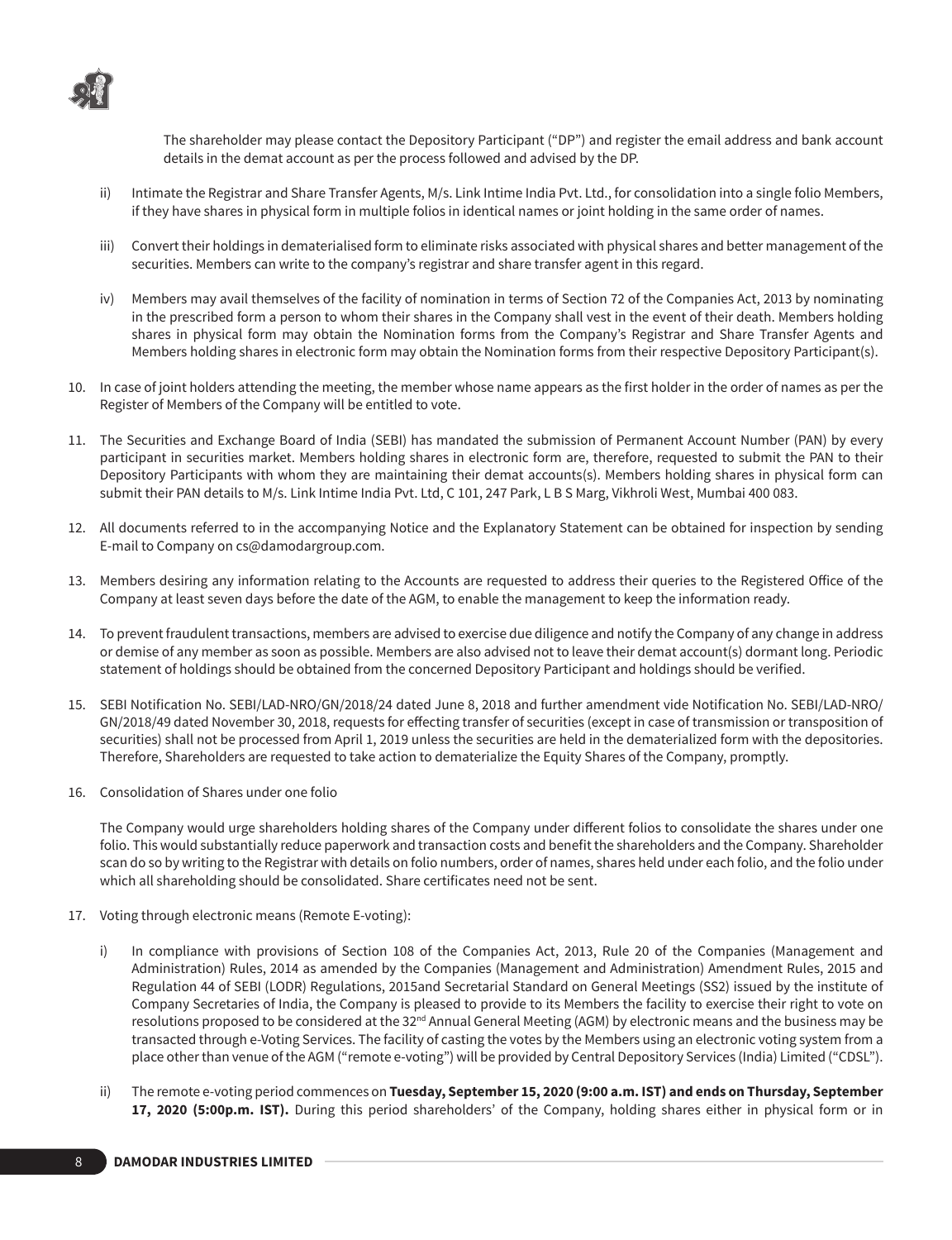

dematerialized form, as on the cut-off date (record date) of Friday, September 11, 2020 may cast their vote electronically. The remote e-voting module shall be disabled by CDSL e-voting platform for voting thereafter.

- iii) The Members, whose names appear in the Register of Members/list of Beneficial Owners as on Friday, September 11, 2020 being the cut-off date, are entitled to vote on the Resolutions set forth in this Notice.
- iv) The Members who have cast their vote by remote e-voting prior to the AGM may also attend the AGM but shall not been titled to cast their vote again.
- v) The facility for e-voting at the AGM will be available and the Members attending the meeting who have not cast their vote by remote e-Voting shall be able to exercise their right at the meeting through e-voting.
- vi) The Company has appointed Mr. Vishal Manseta, Practising Company Secretaries as Scrutinizer, to scrutinize the entire e-voting process in a fair and transparent manner.
- vii) The Scrutinizer shall, immediately after the conclusion of voting at the annual general meeting, would first unblock the e-voting at the meeting, thereafter unblock the votes cast through remote e-voting and make within a period not exceeding two (2) days from the conclusion of the meeting, a consolidated Scrutinizer's Report of the total votes cast in favour or against, if any and submit forth with to the Chairman of the Company or a person authorized by him in writing who shall countersign the same.
- viii) The results declared along with the Scrutinizer's Report shall be placed on the Company's website http://www.damodargroup. com/ and on the website of CDSL immediately after the result is declared. The Company shall simultaneously forward the results to BSE Limited ("BSE") and National Stock Exchange of India Limited ("NSE"), where the shares of the Company are listed.
- ix) The Resolution shall be deemed to be passed on the date of AGM i.e. September 18, 2020 subject to receipt of sufficient votes.

# **The instructions for shareholders voting electronically are as under:**

- I. The remote e-voting period commences on Tuesday, September 15, 2020 (9:00 a.m. IST) and ends on Thursday, September 17, 2020 (5:00p.m. IST). During this period shareholders' of the Company, holding shares either in physical form or in dematerialized form, as on the Cut-Off Date (Record Date) of Friday, September 11, 2020, may cast their vote electronically. The e-voting module shall be disabled by CDSL for voting thereafter.
- II. Shareholders who have already voted prior to the meeting date would not be entitled to vote at the meeting venue.
- III. The shareholders should log on to the e-voting website www.evotingindia.com.
- IV. Now click on "Shareholders" to cast your votes.
- V. Now, select the "Damodar Industries Limited" from the drop down menu and click on "Submit".
- VI. Now Enter your User ID.
	- (a) For CDSL: 16 digits beneficiary ID,
	- (b) For NSDL: 8 Character DP ID followed by 8 Digits Client ID,
	- (c) Members holding shares in Physical Form should enter Folio Number registered with the Company.
- VII. Next enter the Image Verification as displayed and Click on Login.
- VIII. If you are holding shares in demat form and had logged on to www.evotingindia.com and voted on an earlier voting of any company, then your existing password is to be used.
- IX. If you are a first time user follow the steps given below: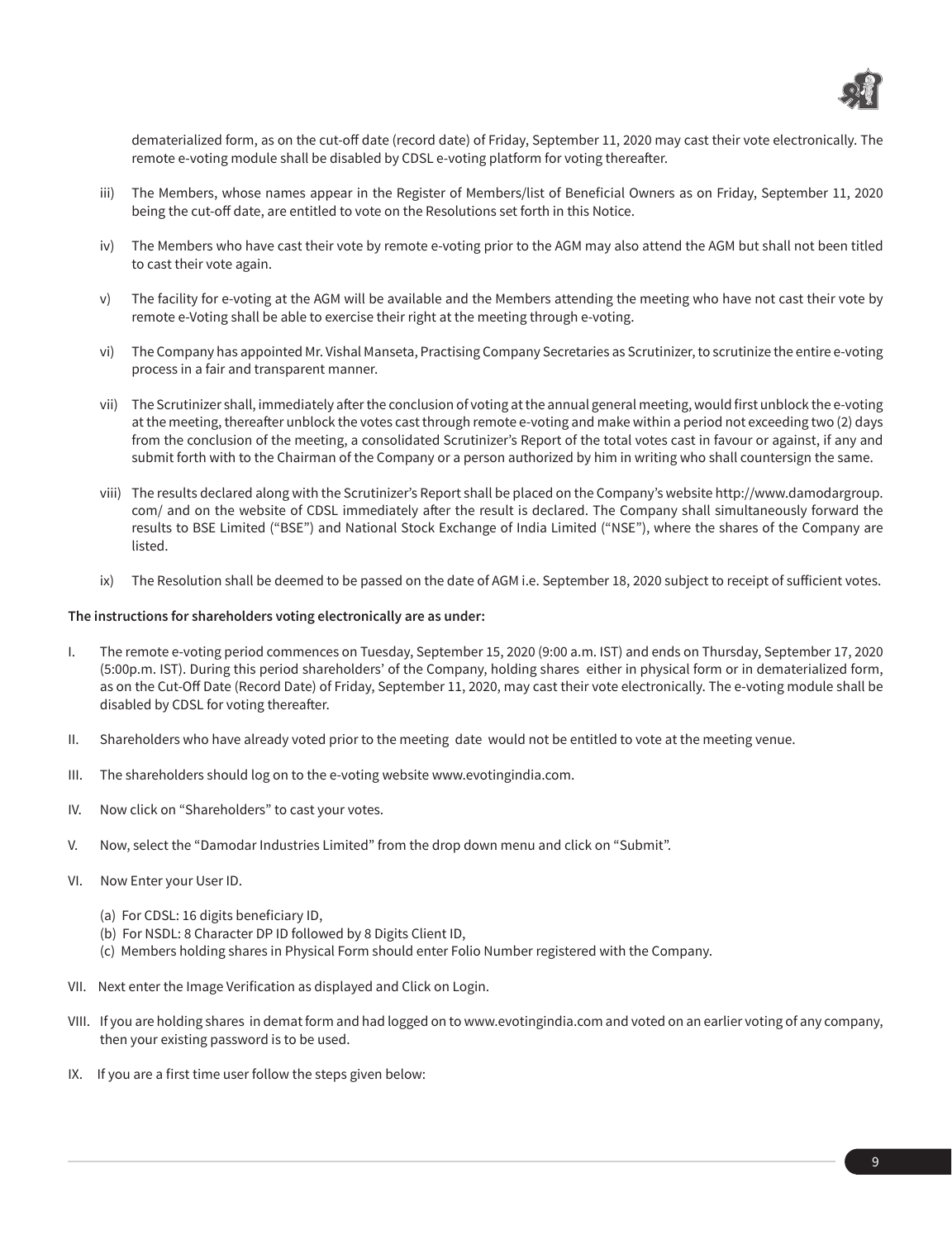

|                                                 | For Members holding shares in Demat Form and Physical Form                                                                                                                                                                                                              |
|-------------------------------------------------|-------------------------------------------------------------------------------------------------------------------------------------------------------------------------------------------------------------------------------------------------------------------------|
| <b>PAN</b>                                      | Enter your 10 digit alpha-numeric PAN issued by Income Tax Department (Applicable for both demat<br>shareholders as well as physical shareholders)                                                                                                                      |
|                                                 | Members who have not updated their PAN with the Company/Depository Participant are requested to<br>$\bullet$<br>use the first two letters of their name and the last 8 digits of the demat account/folio number in the<br>PAN field.                                    |
|                                                 | In case the folio number is less than 8 digits enter the applicable number of 0's before the number after<br>the first two characters of the name in CAPITAL letters. Eg. If your name is Ramesh Kumar with folio<br>number 100 then enter RA00000100 in the PAN field. |
| Dividend Bank Details<br>Or Date of Birth (DOB) | Enter the Dividend Bank Details or Date of Birth (in dd/mm/yyyy format) as recorded in your demat<br>account or in the company records in order to login.                                                                                                               |
|                                                 | If both the details are not recorded with the depository or company please enter the member id / folio<br>$\bullet$<br>number in the Dividend Bank details field as mentioned in instruction (iv).                                                                      |

- X. After entering these details appropriately, click on "SUBMIT" tab.
- XI. Members holding shares in physical form will then reach directly the Company selection screen. However, members holding shares in demat form will now reach 'Password Creation' menu wherein they are required to mandatory enter their login password in the new password field. Kindly note that this password is to be also used by the demat holders for voting for resolutions of any other company on which they are eligible to vote, provided that company opts for e-voting through CDSL platform. It is strongly recommended not to share your password with any other person and take utmost care to keep your password confidential.
- XII. For Members holding shares in physical form, the details can be used only for e-voting on the resolutions contained in this Notice.
- XIII. Click on the EVSN for Damodar Industries Limited.
- XIV. On the voting page, you will see "RESOLUTION DESCRIPTION" and against the same the option "YES/NO" for voting. Select the option YES or NO as desired. The option YES implies that you assent to the Resolution and option NO implies that you dissent to the Resolution.
- XV. Click on the "RESOLUTIONS FILE LINK" if you wish to view the entire Resolution details.
- XVI. After selecting the resolution you have decided to vote on, click on "SUBMIT". A confirmation box will be displayed. If you wish to confirm your vote, click on "OK", else to change your vote, click on "CANCEL" and accordingly modify your vote.
- XVII. Once you "CONFIRM" your vote on the resolution, you will not be allowed to modify your vote.
- XVIII. You can also take out print of the voting done by you by clicking on "Click here to print" option on the Voting page.
- XIX. If a demat account holder has forgotten the login password then Enter the User ID and the image verification code and click on Forgot Password & enter the details as prompted by the system.
- XX. Shareholders can also cast their vote using CDSL's mobile app m-Voting available for android based mobiles.

The m-Voting app can be downloaded from Google Play Store. iPhone and Windows phone users can download the app from the App Store and the Windows Phone Store respectively. Please follow the instructions as prompted by the mobile app while voting on your mobile.

- XXI. Non-Individual shareholders and Custodian:
	- Non-Individual shareholders (i.e. other than Individuals, HUF, NRI etc.) and Custodian are required to log on to www. evotingindia.com and register themselves as Corporates.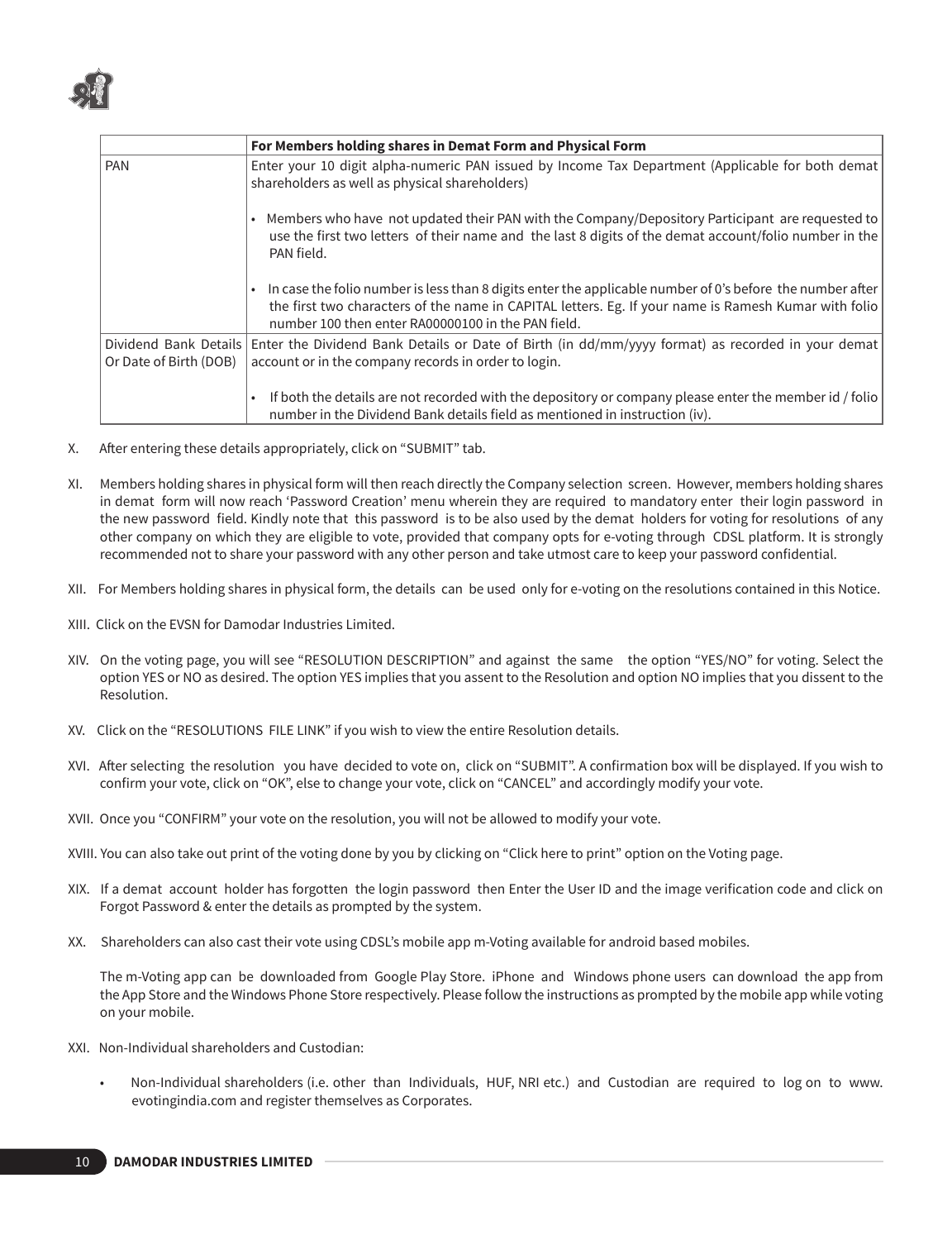

- A scanned copy of the Registration Form bearing the stamp and sign of the entity should be emailed to helpdesk.evoting@ cdslindia.com.
- After receiving the login details a Compliance User should be created using the admin login and password. The ComplianceUser would be able to link the account(s) for which they wish to vote on.
- The list of accounts linked in the login should be emailed to helpdesk.evoting@cdslindia.com and on approval of the accounts they would be able to cast their vote.
- A scanned copy of the Board Resolution and Power of Attorney (POA) which they have issued in favour of the Custodian, if any, should be uploaded in PDF format in the system for the scrutinizer to verify the same.
- XXII. In case you have any queries or issues regarding e-voting, you may refer the Frequently Asked Questions ("FAQs") and e-voting manual available at www.evotingindia.com under help section or write an e-mail to helpdesk.evoting@cdslindia.com.
	- (A) The voting right of Members shall be in proportion to their share of the paid-up equity share capital of the Company as on the Cut Off Date of September 11, 2020.
	- (B) Mr. Vishal Manseta (Membership No. ACS 25183), Practicing Company Secretary, Mumbai has been appointed as the Scrutinizer to scrutinize the e-voting process in fair and transparent manner.
	- (C) The Scrutinizer shall within a period of three (3) working days from the conclusion of the Shareholders meeting, submit his report after consolidation of e-voting and the votes in the shareholders meeting, votes cast in favour or against, if any, to the chairman of the Company.
	- (D) The Results shall be declared on or after the AGM of the Company. The Results declared along with the Scrutinizer's Report shall be placed on the Company's website www.damodargroup.com and on the website of CDSL within 3 (three) days of passing of the resolution at the AGM of the Company and communicated to the exchanges i.e. BSE Limited and National Stock Exchange of India Limited.
	- (E) Members who are not casting their vote electronically may cast their vote at the Annual General Meeting.

## **Instructions for Shareholders/Members to Attend the Annual General Meeting through InstaMeet:**

Instructions for Shareholders/Members to attend the Annual General Meeting through InstaMeet (VC/OAVM) are as under:

Shareholders/Members are entitled to attend the Annual General Meeting through VC/OAVM provided by Link Intime by following the below mentioned process. Facility for joining the Annual General Meeting through VC/OAVM shall open 15 minutes before the time scheduled of the Annual General Meeting and will be available to the Members on first come first serve basis.

Shareholders/Members are requested to participate on first come first serve basis as participation through VC/ OAVM is limited and will be closed on expiry of 15 (fifteen) minutes from the scheduled time of the Annual General Meeting. Shareholders/Members with >2% shareholding, Promoters, Institutional Investors, Directors, KMPs, Chair Persons of Audit Committee, Nomination and Remuneration Committee, Stakeholders Relationship Committee and Auditors etc. may be allowed to the meeting without restrictions of first-comefirst serve basis. Members can log in and join 15 (fifteen) minutes prior to the schedule time of the meeting and window for joining shall be kept open till the expiry of 15 (fifteen) minutes after the schedule time.

Shareholders/ Members will be provided with InstaMeet facility wherein Shareholders/ Member shall register their details and attend theAnnual General Meeting as under:

- 1. Open the internet browser and launch the URL for InstaMeet <<https:/instameet.linkintime.co.in>> and register with your following details:
	- a. DP ID/ Client ID or Benficiary ID or Folio No.: Enter your 16 digit DP ID/ Client ID or Benficiary ID or Folio Number registered with the Company
	- b. PAN: Enter your 10 digit Permanent Account Number (PAN)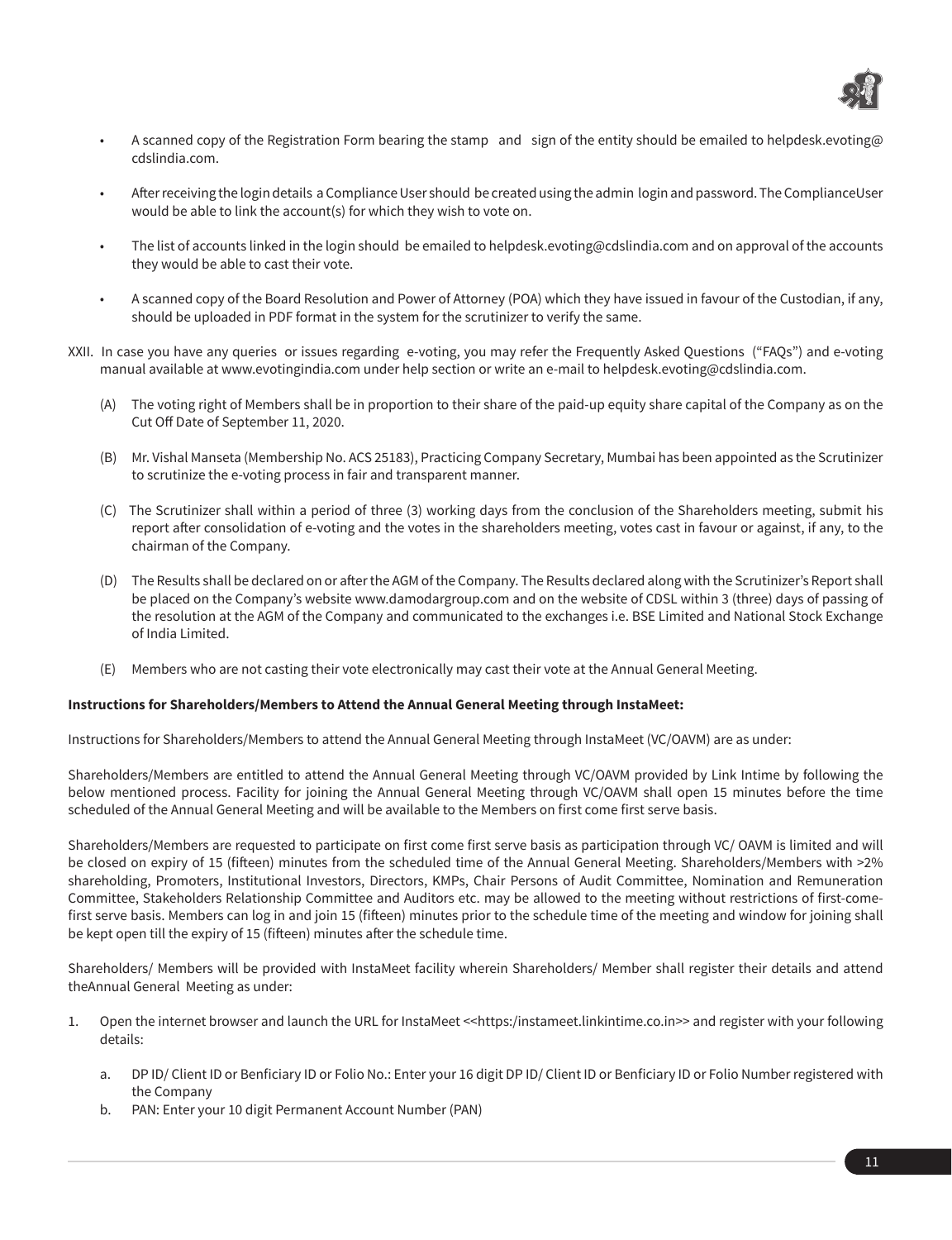

- c. Mobile No.
- d. Email ID
- 2. Click "Go to Meeting"

## **Note:**

Shareholders/ Members are encouraged to join the Meeting through Tablets/ Laptops connected through broadband for better experience.

Shareholders/ Members are required to use Internet with a good speed (preferably 2 MBPS download stream) to avoid any disturbance during the meeting.

Please note that Shareholders/Members connecting from Mobile Devices or Tablets or through Laptops connecting via Mobile Hotspot may experience Audio/Visual loss due to fluctuation in their network. It is therefore recommended to use stable Wi-FI or LAN connection to mitigate any kind of aforesaid glitches.

In case the shareholders/members have any queries or issues regarding e-voting, you can write an email to instameet@ linkintime.co.in or Call

#### us: - Tel : ( 022-49186175 ) **InstaMeet Support Desk Link Intime India Private Limited**

## **Instructions for Shareholders/Members to register themselves as Speakers during Annual General Meeting:**

Shareholders/ Members who would like to express their views/ ask questions during the meeting may register themselves as a speaker by sending their request mentioning their name, demat account number/folio number, email id, mobile number at cs@damodargroup.com from Tuesday, September 15, 2020 (9:00 a.m. IST) and ends on Thursday, September 17, 2020 (5:00p.m. IST).

Shareholders/ Members, who would like to ask questions, may send their questions in advance mentioning their name demat account number/folio number, email id, mobile number at cs@damodargroup.com. The same will be replied by the company suitably.

## **Note:**

Those shareholders/members who have registered themselves as a speaker will only be allowed to express their views/ask questions during the meeting. The Company reserves the right to restrict the number of speakers depending on the availability of time for the Annual General Meeting. Shareholders/ Members should allow to use camera and are required to use Internet with a good speed (preferably 2 MBPS download stream) to avoid any disturbance during the meeting.

## **Instructions for Shareholders/Members to Vote during the Annual General Meeting through InstaMeet:**

Once the electronic voting is activated by the scrutiniser during the meeting, shareholders/ members who have not exercised their vote through the remote e-voting can cast the vote as under:

- 1. On the Shareholders VC page, click on the link for e-Voting "Cast your vote".
- 2. Enter Demat Account No. / Folio No. and OTP (received on the registered mobile number/ registered email Id) received during registration for InstaMeet and click on 'Submit'.
- 3. After successful login, you will see "Resolution Description" and against the same the option "Favour/ Against" for voting.
- 4. Cast your vote by selecting appropriate option i.e. "Favour/ Against" as desired. Enter the number of shares (which represents no. of votes) as on the cut-off date under 'Favour/Against'.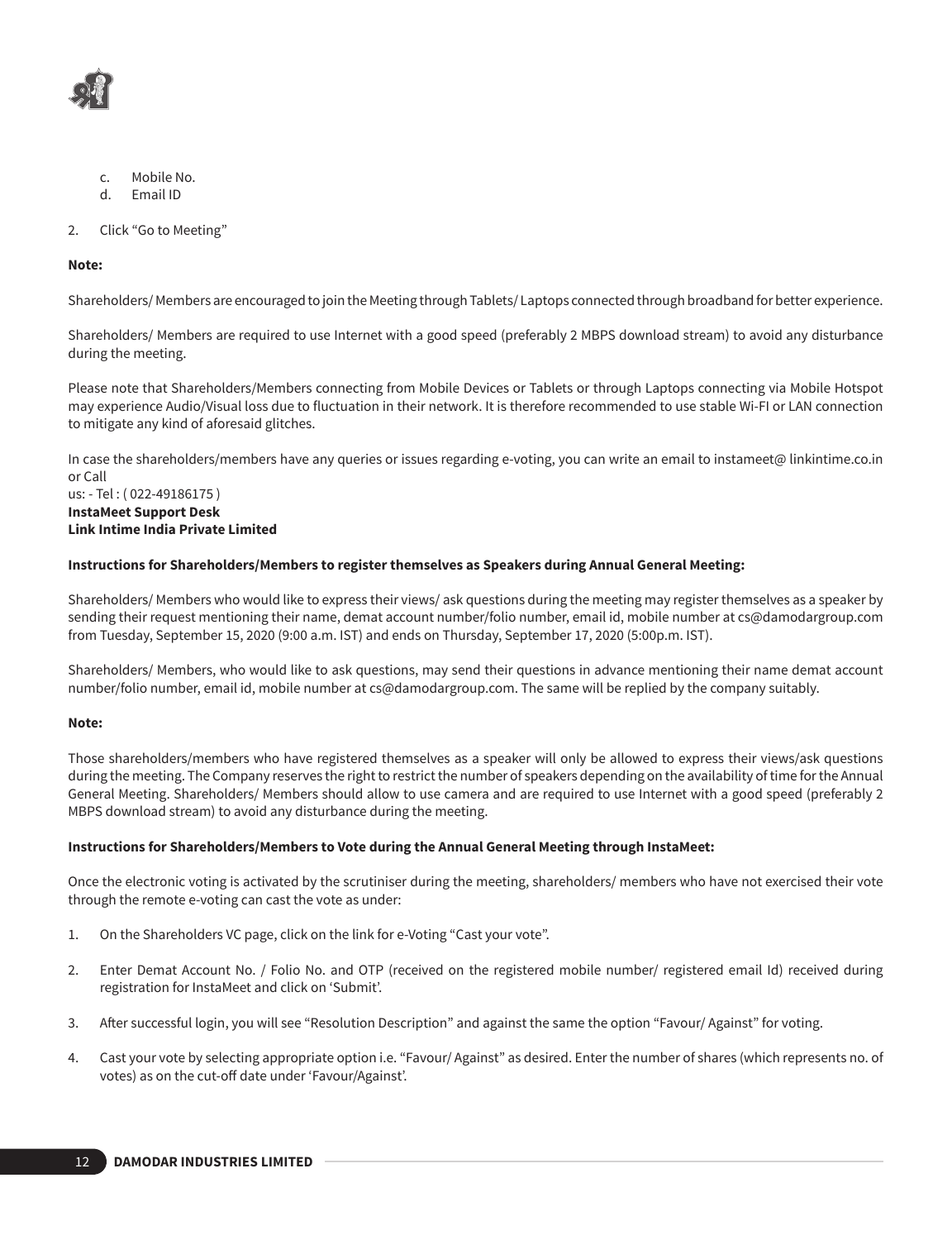

- 5. After selecting the appropriate option i.e. Favour/Against as desired and you have decided to vote, click on "Save". A confirmation box will be displayed. If you wish to confirm your vote, click on "Confirm", else to change your vote, click on "Back" and accordingly modify your vote.
- 6. Once you confirm your vote on the resolution, you will not be allowed to modify or change your vote subsequently.

## **Note:**

Shareholders/ Members, who will be present in the Annual General Meeting through InstaMeet facility and have not casted their vote on the Resolutions through remote e-Voting and are otherwise not barred from doing so, shall be eligible to vote through e-Voting facility during the meeting.

Shareholders/ Members who have voted through Remote e-Voting prior to the Annual General Meeting will be eligible to attend/participate in the Annual General Meeting through InstaMeet. However, they will not be eligible to vote again during the meeting.

In case the shareholders/members have any queries or issues regarding e-voting, you can write an email to instameet@ linkintime.co.in or Call us: - **Tel : ( 022-49186175 ) InstaMeet Support Desk Link Intime India Private Limited**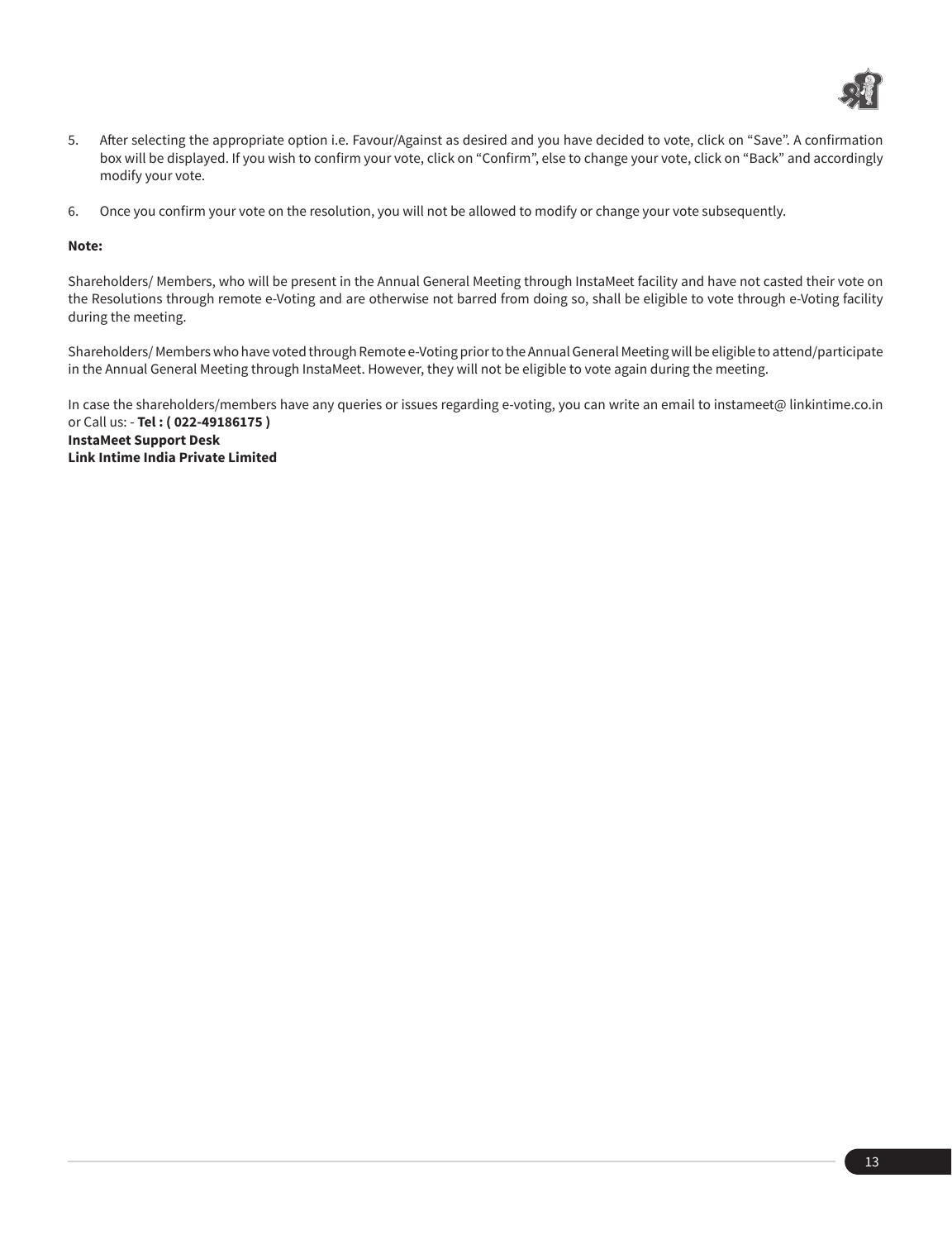# **EXPLANATORY STATEMENT**

**(Pursuant To Section 102 (1) of the Companies Act, 2013)**

## **Item Nos.4 : To approve remuneration of the Cost Auditors for the financial year 2019-20**

The Board of Directors of the Company, on the recommendation of the Audit Committee, has approved the appointment of M/s. Dilip M. Bathija, Cost Accountants, to conduct the audit of the cost records of the Company for the financial year ending March 31, 2020 at a remuneration of  $\bar{\tau}$  40,000/- (Rupees Forty Thousand only), subject to payment of applicable taxes thereon and re-imbursement of out of pocket expenses.

In terms of the provisions of Section 148(3) of the Companies Act, 2013 read with Rule 14 of the Companies (Audit and Auditors) Rules, 2014, the remuneration payable to the Cost Auditor is required to be ratified by the members of the Company. Accordingly, consent of the members is sought to ratify the remuneration payable to the Cost Auditors.

The Board recommends the Ordinary Resolution as set out at Item No. 4 of the Notice for approval of the members. None of the Directors or Key Managerial Personnel and their relatives, is concerned or interested (financially or otherwise) in the resolution as set out at Item No. 4 of the Notice.

## **Item Nos.5 : To re-appoint Mrs. Farida Bomi Jambusarwalla (DIN: 07139945) as Independent Directors for a second term of 5 (five) years**

Mrs. Farida Bomi Jambusarwalla (DIN: 07139945) was appointed as the Independent Director of the Company for a term of 5 (five) years, which term expires on March 29, 2020. In terms of Section 149(10) of the Companies Act, 2013 and the Listing 24, Regulations, Mrs. Farida Bomi Jambusarwalla (DIN: 07139945) is eligible for appointment as Independent Directors for another term of 5 (five) years subject however to approval of the shareholders by way of a special resolution.

Accordingly, on the basis of performance evaluation, the Nomination and Remuneration Committee of the Board of Directors and the Board of Directors of the Company at their meetings held on February 7, 2020 has recommended appointment of Mrs. Farida Bomi Jambusarwalla (DIN: 07139945) as Independent Director of the Company for a second term of 5 (five) years i.e. for the period from March 30, 2020 till March 29, 2025. Mrs. Farida Bomi Jambusarwalla (DIN: 07139945) has given her consent to act as independent director for another term of five years along with a declaration to the Board that they meet the criteria for independence as provided under Section 149(6) of the Companies Act, 2013 and the Listing Regulations.

In the opinion of the Board of Directors of the Company, Mrs. Farida Bomi Jambusarwalla (DIN: 07139945) fulfil the conditions specified in the Companies Act, 2013 and the Listing Regulations for appointment as Independent Directors and is independent of the management of the Company. None of them is disqualified from being appointed as a director in terms of Section 164 of the Companies Act, 2013. Further, it is felt that the Company would continue to be benefitted by their rich experience and expertise, if they are re-appointed for a second term of 5 (five) years.

A copy of the draft letter of appointment of the Independent Directors setting out the terms and conditions for appointment shall be open for inspection at the Company's Registered Office and Corporate Office between 2.00 p.m. and 5.00 p.m. on all working days (except Saturdays, Sundays and Holidays).

The details of Mrs. Farida Bomi Jambusarwalla (DIN: 07139945) as required to be given in terms of Regulation 36 of the Listing Regulations have been provided separately under Profile of Directors seeking appointment / re-appointment.

The Board of Directors recommend passing of the Special Resolution to re-appoint M Mrs. Farida Bomi Jambusarwalla (DIN: 07139945) as Independent Director for a second term of 5 (five) years. In light of above, you are requested to accord your approval to the Special Resolutions as set out at Agenda Item Nos.5 of the accompanying Notice.

Except for Mrs. Farida Bomi Jambusarwalla (DIN: 07139945), being the appointees, none of the Directors and Key Managerial Personnel of the Company and their relatives have any concern or interest, financial or otherwise, in the proposed resolution.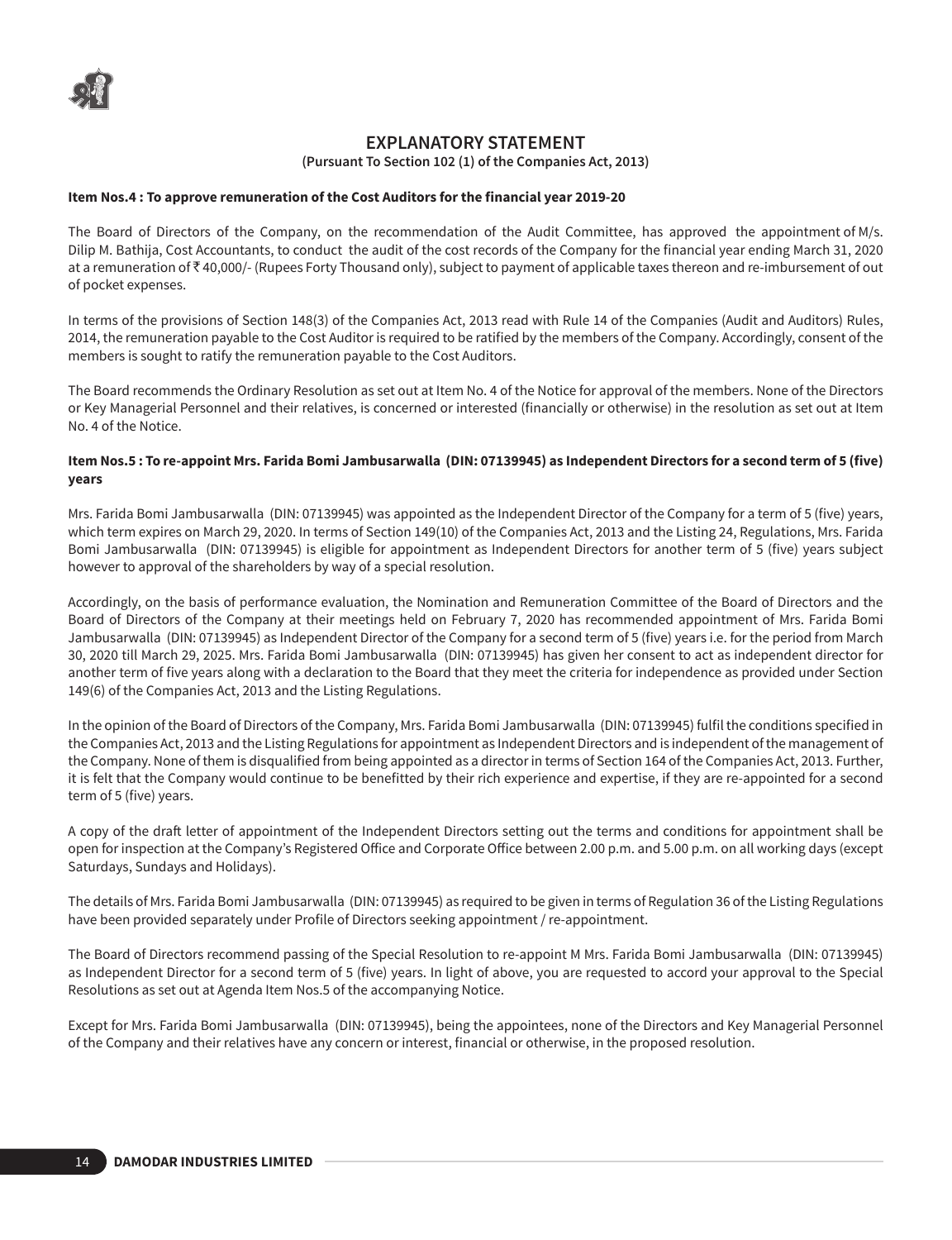

## **Item Nos. 6 : To Appoint Mr. Pankaj Srivastava (DIN: 06716582) as an Independent Director of the Company**

Based on the recommendations of the Nomination and Remuneration Committee and under the provisions of Section 161 of the Act, the Board of Directors by circulation by resolution on May 11, 2020 have appointed Mr. Pankaj Srivastava (DIN: 06716582) as Additional Director in the capacity of Independent Non-Executive Director on the Board of the Company who holds his office upto the date of this Annual General Meeting.

The appointment of Mr. Pankaj Srivastava (DIN: 06716582) as an Independent Non-Executive Director shall be effective upon approval by the members in their Meeting under the provisions of Section 149 and 152 of the Companies Act, 2013 ("the Act"). The Company has received a notice in writing from a member under Section 160 of the Act proposing the candidature of Mr. Pankaj Srivastava (DIN: 06716582) for the office of Director of the Company. Mr. Pankaj Srivastava (DIN: 06716582) has given his consent to act as a Director and given a declaration stating that he is not disqualified from being appointed as a Director in terms of Section 164 of the Act and that he meets the criteria of independence as prescribed in both under subsection (6) of Section 149 of the Act and under the Securities and Exchange Board of India (Listing Obligations and Disclosure Requirements) Regulations, 2015 ("Listing Regulations"). In the opinion of the Board, Mr. Pankaj Srivastava (DIN: 06716582) fulfills the conditions for his appointment as an Independent Non-Executive Director as specified in the Act and the Listing Regulations. Mr. Pankaj Srivastava (DIN: 06716582) is independent of the management and possesses appropriate skills, experience and knowledge.

The relevant particulars of Mr. Pankaj Srivastava (DIN: 06716582) as required under the provisions of regulation 36(3) of SEBI (Listing Obligations and Disclosure Requirements) Regulations, 2015 are annexed to this notice.

Copy of draft letter of appointment of Mr. Pankaj Srivastava (DIN: 06716582) setting out the terms and conditions of appointment is available for inspection by the members at the registered office of the Company.

None of the Directors / Key Managerial Personnel of the Company / their relatives are, in any way, concerned or interested, financially or otherwise, in the resolution set out at Item No .6 of the Notice.

The Board commends the Ordinary Resolution set out at Item No. 6 of the Notice for approval by the members

## **Item No.7: To re-appoint Mr. Arunkumar Biyani as the Chairman & Wholetime Director of the Company for a further term of 3 (three) years**

It is proposed to reappoint Mr. Arunkumar Biyani as the Chairman & Wholetime Director of the Company with effect from April 1,2020 for a further period of 3 (three) years, i.e. up to March 31, 2023 . As a matter of good governance and prudent on same terms and conditions practice, the following additional information as required under Part II Section II of Schedule V to the Companies Act, 2013 is being furnished hereunder:

## **I. General Information:**

- (1) Nature of industry:- Trading Company.
- (2) Date or expected date of commencement of commercial production:- NA
- (3) In case of new companies, expected date of commencement of activities as per project approved by financial institutions appearing in the prospectus: - NA
- (4) Financial performance based on given indicators: The following are the results of the Company for the last 3 (three) years, at glance:

| Financial Parameters                            | 2019-20 | 2018-19 | 2017-18           |
|-------------------------------------------------|---------|---------|-------------------|
| Turnover                                        | 767.92  | 771.38  | 649.65            |
| Net Profit / (Loss) (as per Statement of P & L) | (6.94)  | 8.36    |                   |
| Amount of Equity Dividend                       | Nil     | 0.75    | 3.00 <sub>1</sub> |
| Rate of Equity Dividend                         | Nil     | 15%     | $30\%$            |

(5) Foreign investments or collaborations, if any:- NA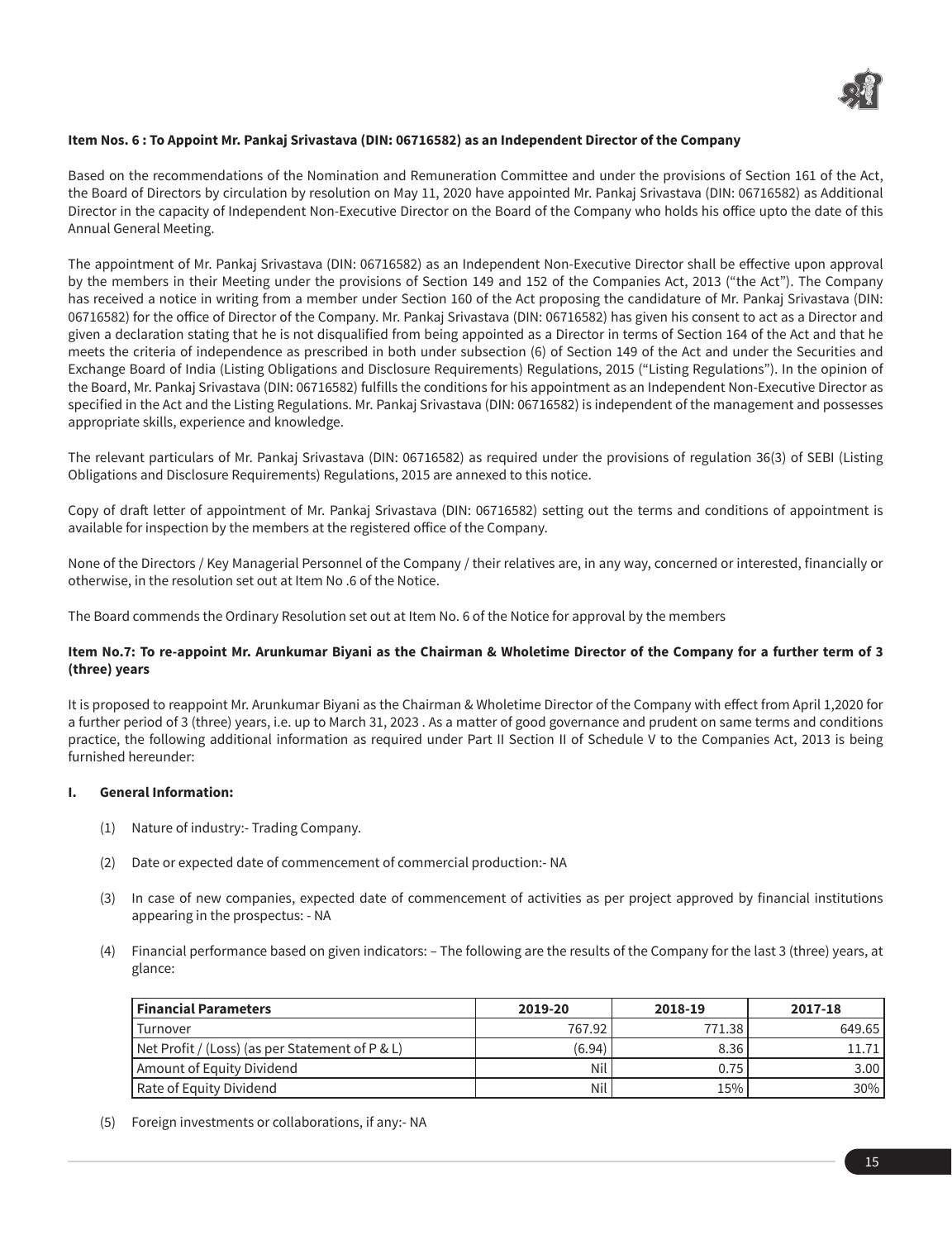

#### **II. Information about the appointee:**

- (1) Background details:- Mr. Arunkumar Biyani, associated with Company as an Director since 1988.He has handled finance portfolios of the Company.
- (2) Past remuneration Rs. 67,20,000/-
- (3) Recognition or awards:- NA
- (4) Job profile and his suitability:- Chairman & Wholetime Managing Director. He is having 44 years of experience in the field of Finance, Direct and Indirect taxes.
- (5) Remuneration proposed:- The details of remuneration proposed to be paid to Mr. Arunkumar Biyani have been disclosed in the resolution.
- (6) Comparative remuneration profile with respect to industry, size of the company, profile of the position and person:- Taking into account the contribution being made by Mr. Arunkumar Biyani in the affairs of the Company, his academic background, rich experience, the increasing key role he is playing and considering efforts taken by him in improving the Varity financial position of the Company, the proposed remuneration is reasonable and in lines with the remuneration levels in the industry across the Country.
- (7) Pecuniary relationship directly or indirectly with the company, or relationship with the managerial personnel, if any:- Mr. Arunkumar Biyani is a Promoter Director and holds 26,50,000 equity shares of the Company in his individual capacity as on the date of this Notice. He also holds equity shares in capacity as karta of HUF and jointly with others. Mr. Arunkumar Biyani does not have any pecuniary relationship, directly or indirectly with the Company. Mr. Arunkumar Biyani is related to Mr. Anil D. Biyani, Whole Time Director and Mr. Ajay Biyani, Managing Director of the Company and except for that Mr. Arunkumar Biyani does not have any other relationship with any other Director / Key Managerial Personnel of the Company.

## **Other Information:**

- (1) Reasons of loss or inadequate profits:- The Company could not achieve its financial milestones in the financial year 2019 2020 due to sluggish market performance and other relevant factors involved.
- (2) Steps taken or proposed to be taken for improvement:- The Company is exploring to expand its business.
- (3) Expected increase in productivity and profits in measurable terms:- Looking at the past performance and effects being made during the year, the Company is expecting increase in the sales turnover and profit of the Company during the year 2020-21.

#### **Disclosures:**

The following disclosures shall be mentioned in the Board of Director's report under the heading "Corporate Governance", if any, attached to the financial statement:-

- i. all the elements of the remuneration package such as salary, benefits, bonuses, stock options, pension, etc., of all the directors;
- ii. details of the fixed component and performance linked incentives along with the performance criteria;
- iii. service contract, notice period, severance fees;
- iv. Stock option details, if any, and weather the same has been issued at a discount as well as the period over which accrued and over which exercisable.

A copy of the draft agreement to be entered into between the Company and Mr. Arunkumar Biyani, Chairman & Wholtime Director is available for inspection at the Company's Registered Office and Corporate Office between 2.00 p.m. and 5.00 p.m. on all working days (except Saturdays, Sundays and Holidays) up to the date of the ensuing Annual General Meeting. Such documents shall also be available for inspection at the venue till the conclusion of the ensuing Annual General Meeting.

The details of Mr. Arunkumar Biyani as required to be given in terms of Regulation 36 of the Securities and Exchange Board of India (Listing Obligations and Disclosure Requirements) Regulations, 2015 have been provided separately under Profile of Directors seeking appointment / re-appointment.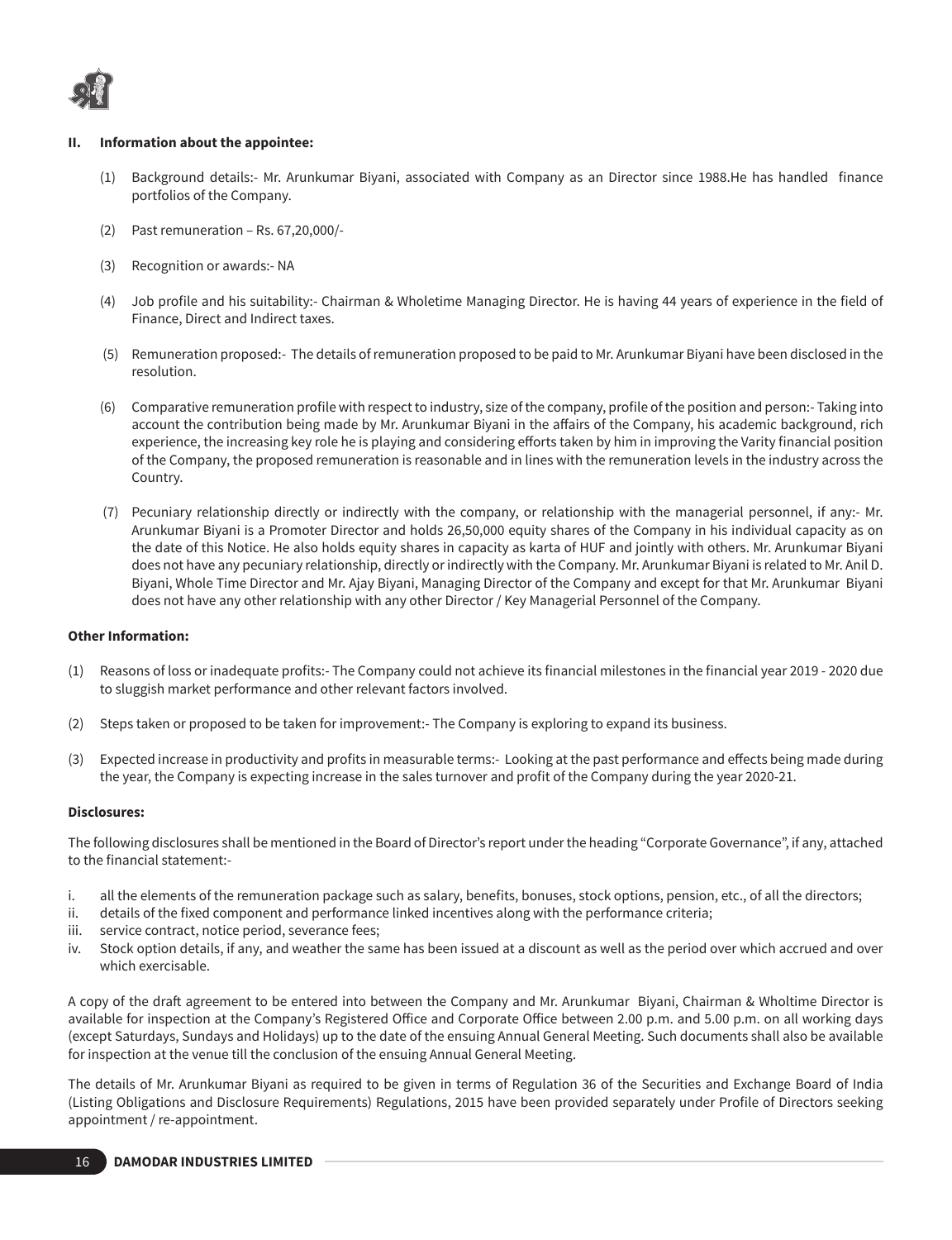

The Board of Directors recommend passing of the Special Resolution for reappointment of Mr. Arunkumar Biyani, Chairman & Wholetime Director of the Company for a further period of 3 (three) years. In light of above, you are requested to accord your approval to the Special Resolution as set out at Agenda Item No.7 of the accompanying Notice.

Mr. Arunkumar Biyani himself, Mr. Ajay Biyani, Managing Director and Mr. Anil D. Biyani, the Wholetime Director and their relatives may be deemed to be concerned or interested in the said resolution. Except the above, none of the Directors or Key Managerial Personnel of the Company or their relatives has any concern or interest, financial or otherwise, in the proposed resolution.

## **Item No.8: To re-appoint Mr. Ajay Biyani as the Managing Director of the Company for a further term of 3 (three) years**

It is proposed to reappoint Mr. Ajay Biyani as the Managing Director of the Company with effect from April 1,2020 for a further period of 3 (three) years, i.e. up to March 31, 2023 . As a matter of good governance and prudent on same terms and conditions practice, the following additional information as required under Part II Section II of Schedule V to the Companies Act, 2013 is being furnished hereunder:

## **I. General Information:**

- (1) Nature of industry:- Trading Company.
- (2) Date or expected date of commencement of commercial production:- NA
- (3) In case of new companies, expected date of commencement of activities as per project approved by financial institutions appearing in the prospectus: - NA
- (4) Financial performance based on given indicators: The following are the results of the Company for the last 3 (three) years, at glance:

| <b>Financial Parameters</b>                     | 2019-20 | 2018-19 | 2017-18           |
|-------------------------------------------------|---------|---------|-------------------|
| Turnover                                        | 767.92  | 771.38  | 649.65            |
| Net Profit / (Loss) (as per Statement of P & L) | (6.94)  | 8.36    | 11.71 I           |
| Amount of Equity Dividend                       | Nil     | 0.75    | 3.00 <sub>l</sub> |
| Rate of Equity Dividend_                        | Nil     | 15%     | 30%               |

(5) Foreign investments or collaborations, if any:- NA

## **II. Information about the appointee:**

- (1) Background details:- Mr. Ajay Biyani, associated with Company as an Director since 1988.He has handled Production portfolios of the Company.
- (2) Past remuneration Rs. 67,20,000/-
- (3) Recognition or awards:- NA
- (4) Job profile and his suitability:- Managing Director. He is having 38 years of experience in the field of Finance, Direct and Indirect taxes.
- (5) Remuneration proposed:- The details of remuneration proposed to be paid to Mr. Ajay Biyani have been disclosed in the resolution.
- (6) Comparative remuneration profile with respect to industry, size of the company, profile of the position and person:- Taking into account the contribution being made by Mr. Ajay Biyani in the affairs of the Company, his academic background, rich experience, the increasing key role he is playing and considering efforts taken by him in improving the Varity financial position of the Company, the proposed remuneration is reasonable and in lines with the remuneration levels in the industry across the Country.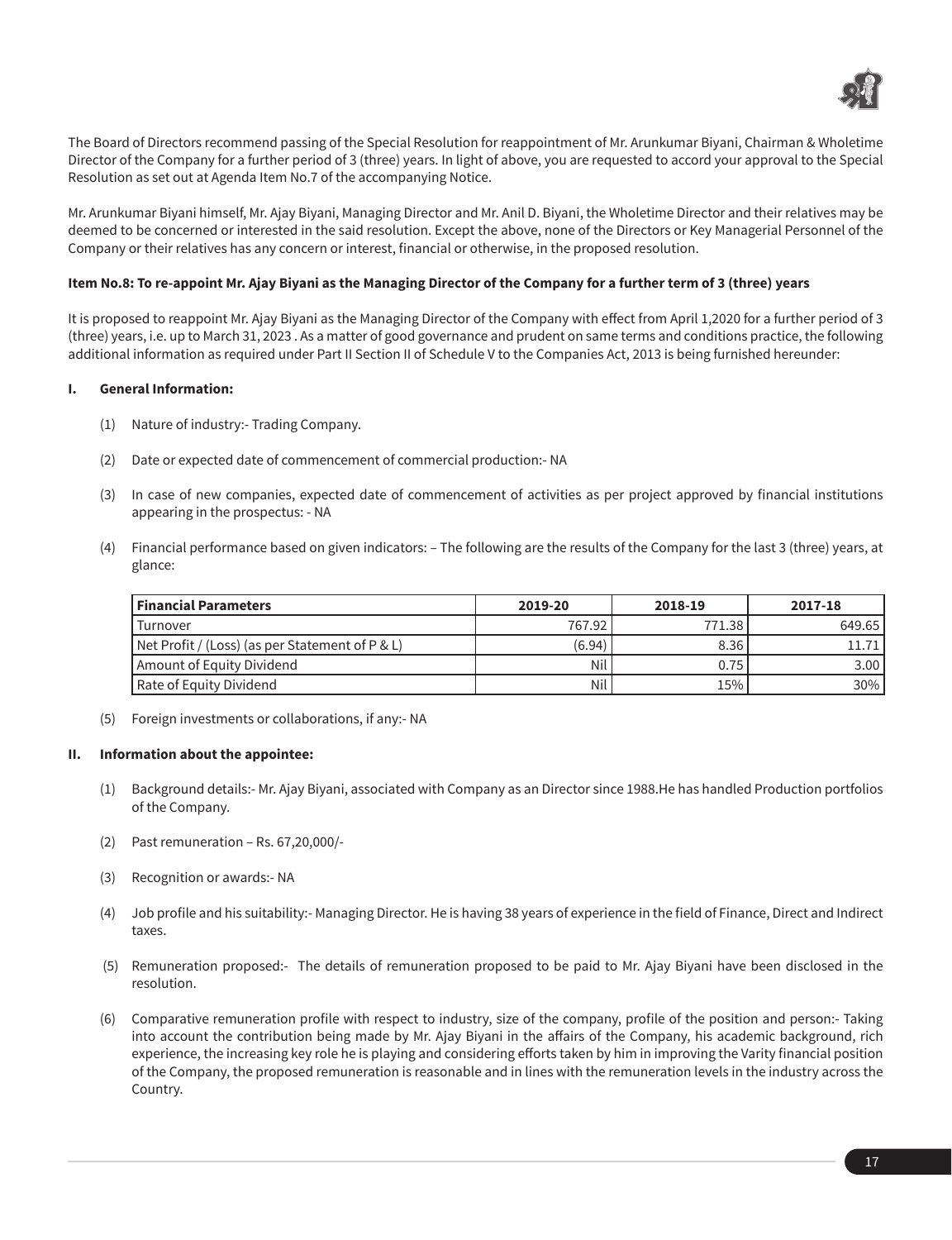

 (7) Pecuniary relationship directly or indirectly with the company, or relationship with the managerial personnel, if any:- Mr. Ajay Biyani is a Promoter Director and holds 34,00,000 equity shares of the Company in his individual capacity as on the date of this Notice. He also holds equity shares in capacity as karta of HUF and jointly with others. Mr. Ajay Biyani does not have any pecuniary relationship, directly or indirectly with the Company. Mr. Ajay Biyani is related to Mr. Arunkumar D. Biyani, Whole Time Director and Mr. Anil D. Biyani, Wholetime Director of the Company and except for that Mr. Ajay Biyani does not have any other relationship with any other Director / Key Managerial Personnel of the Company.

## **Other Information:**

- (1) Reasons of loss or inadequate profits:- The Company could not achieve its financial milestones in the financial year 2019 2020 due to sluggish market performance and other relevant factors involved.
- (2) Steps taken or proposed to be taken for improvement:- The Company is exploring to expand its business.
- (3) Expected increase in productivity and profits in measurable terms:- Looking at the past performance and effects being made during the year, the Company is expecting increase in the sales turnover and profit of the Company during the year 2020-21.

#### **Disclosures:**

The following disclosures shall be mentioned in the Board of Director's report under the heading "Corporate Governance", if any, attached to the financial statement:-

- i. all the elements of the remuneration package such as salary, benefits, bonuses, stock options, pension, etc., of all the directors;
- ii. details of the fixed component and performance linked incentives along with the performance criteria;
- iii. service contract, notice period, severance fees;
- iv. Stock option details, if any, and weather the same has been issued at a discount as well as the period over which accrued and over which exercisable.

A copy of the draft agreement to be entered into between the Company and Mr. Ajay Biyani, Managing Director is available for inspection at the Company's Registered Office and Corporate Office between 2.00 p.m. and 5.00 p.m. on all working days (except Saturdays, Sundays and Holidays) up to the date of the ensuing Annual General Meeting. Such documents shall also be available for inspection at the venue till the conclusion of the ensuing Annual General Meeting.

The details of Mr. Ajay Biyani as required to be given in terms of Regulation 36 of the Securities and Exchange Board of India (Listing Obligations and Disclosure Requirements) Regulations, 2015 have been provided separately under Profile of Directors seeking appointment / re-appointment.

The Board of Directors recommend passing of the Special Resolution for reappointment of Mr. Ajay Biyani, Managing Director of the Company for a further period of 3 (three) years. In light of above, you are requested to accord your approval to the Special Resolution as set out at Agenda Item No.8 of the accompanying Notice.

Mr. Ajay Biyani himself, Mr. Arunkumar Biyani, Chairman & Wholetime Director and Mr. Anil D. Biyani, the Wholetime Director and their relatives may be deemed to be concerned or interested in the said resolution. Except the above, none of the Directors or Key Managerial Personnel of the Company or their relatives has any concern or interest, financial or otherwise, in the proposed resolution.

#### **Item No.9: To re-appoint Mr. Anil D. Biyani as the Wholetime Director of the Company for a further term of 3 (three) years**

It is proposed to reappoint Mr. Anil D. Biyani as the Wholetime Director of the Company with effect from April 1,2020 for a further period of 3 (three) years, i.e. up to March 31, 2023 . As a matter of good governance and prudent on same terms and conditions practice, the following additional information as required under Part II Section II of Schedule V to the Companies Act, 2013 is being furnished hereunder:

#### **I. General Information:**

- (1) Nature of industry:- Trading Company.
- (2) Date or expected date of commencement of commercial production:- NA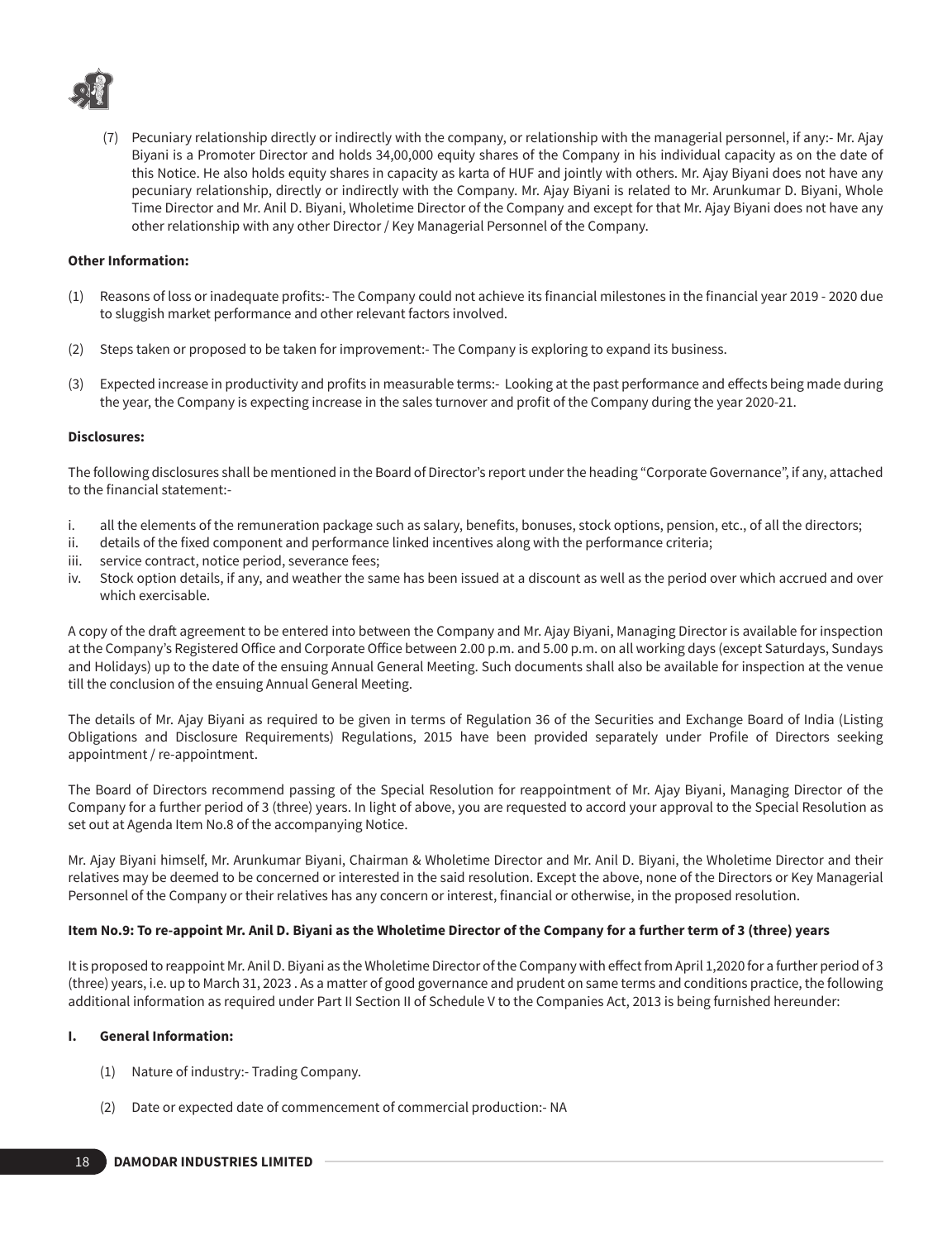

- (3) In case of new companies, expected date of commencement of activities as per project approved by financial institutions appearing in the prospectus: - NA
- (4) Financial performance based on given indicators: The following are the results of the Company for the last 3 (three) years, at glance:

| Financial Parameters                              | 2019-20 | 2018-19 | 2017-18 |
|---------------------------------------------------|---------|---------|---------|
| Turnover                                          | 767.92  | 771.38  | 649.65  |
| $Net Profit / (Loss)$ (as per Statement of P & L) | (6.94)  | 8.36    |         |
| Amount of Equity Dividend                         | Nil     | 0.75    | 3.00    |
| Rate of Equity Dividend                           | Nil     | 15%     | $30\%$  |

(5) Foreign investments or collaborations, if any:- NA

#### **II. Information about the appointee:**

- (1) Background details:- Mr. Anil D. Biyani, associated with Company as an Director since 1988.He has handled Marketing portfolios of the Company.
- (2) Past remuneration Rs. 67,20,000/-
- (3) Recognition or awards:- NA
- (4) Job profile and his suitability:- Managing Director. He is having 38 years of experience in the field of Finance, Direct and Indirect taxes.
- (5) Remuneration proposed:- The details of remuneration proposed to be paid to Mr. Anil D. Biyani have been disclosed in the resolution.
- (6) Comparative remuneration profile with respect to industry, size of the company, profile of the position and person:- Taking into account the contribution being made by Mr. Anil D. Biyani in the affairs of the Company, his academic background, rich experience, the increasing key role he is playing and considering efforts taken by him in improving the Varity financial position of the Company, the proposed remuneration is reasonable and in lines with the remuneration levels in the industry across the Country.
- (7) Pecuniary relationship directly or indirectly with the company, or relationship with the managerial personnel, if any:- Mr. Anil D. Biyani is a Promoter Director and holds 31,00,000 equity shares of the Company in his individual capacity as on the date of this Notice. He also holds equity shares in capacity as karta of HUF and jointly with others. Mr. Anil D. Biyani does not have any pecuniary relationship, directly or indirectly with the Company. Mr. Anil D. Biyani is related to Mr. Arunkumar D. Biyani, Whole Time Director and Mr. Arunkumar Biyani, Chairman & Wholetime Director of the Company and except for that Mr. Anil D. Biyani does not have any other relationship with any other Director / Key Managerial Personnel of the Company.

#### **Other Information:**

- (1) Reasons of loss or inadequate profits:- The Company could not achieve its financial milestones in the financial year 2019 2020 due to sluggish market performance and other relevant factors involved.
- (2) Steps taken or proposed to be taken for improvement:- The Company is exploring to expand its business.
- (3) Expected increase in productivity and profits in measurable terms:- Looking at the past performance and effects being made during the year, the Company is expecting increase in the sales turnover and profit of the Company during the year 2020-21.

#### **Disclosures:**

The following disclosures shall be mentioned in the Board of Director's report under the heading "Corporate Governance", if any, attached to the financial statement:-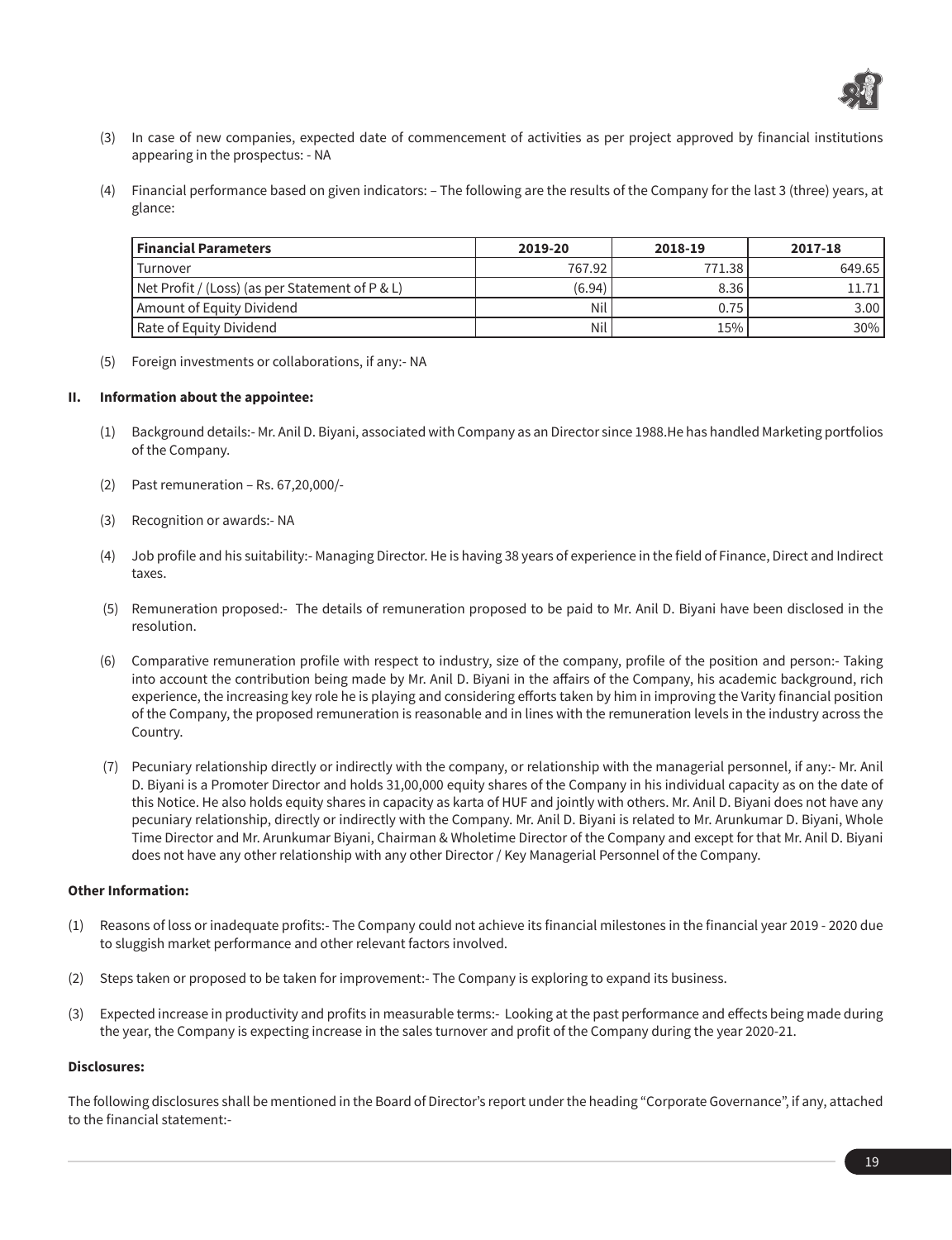

- i. all the elements of the remuneration package such as salary, benefits, bonuses, stock options, pension, etc., of all the directors;
- ii. details of the fixed component and performance linked incentives along with the performance criteria;
- iii. service contract, notice period, severance fees;
- iv. Stock option details, if any, and weather the same has been issued at a discount as well as the period over which accrued and over which exercisable.

A copy of the draft agreement to be entered into between the Company and Mr. Anil D. Biyani, Wholetime Director is available for inspection at the Company's Registered Office and Corporate Office between 2.00 p.m. and 5.00 p.m. on all working days (except Saturdays, Sundays and Holidays) up to the date of the ensuing Annual General Meeting. Such documents shall also be available for inspection at the venue till the conclusion of the ensuing Annual General Meeting.

The details of Mr. Anil D. Biyani as required to be given in terms of Regulation 36 of the Securities and Exchange Board of India (Listing Obligations and Disclosure Requirements) Regulations, 2015 have been provided separately under Profile of Directors seeking appointment / re-appointment.

The Board of Directors recommend passing of the Special Resolution for reappointment of Mr. Anil D. Biyani, Wholetime of the Company for a further period of 3 (three) years. In light of above, you are requested to accord your approval to the Special Resolution as set out at Agenda Item No.9 of the accompanying Notice.

Mr. Anil D. Biyani himself, Mr. Arunkumar Biyani, Chairman & Wholetime Director and Mr. Ajay Biyani, the Managing Director and their relatives may be deemed to be concerned or interested in the said resolution. Except the above, none of the Directors or Key Managerial Personnel of the Company or their relatives has any concern or interest, financial or otherwise, in the proposed resolution.

## **Item No. 10 : Approval for entering into Material Related Party Transaction(s)**

The Company is engaged in the business as Manufacturing of Various types of Yarn. The Company enters into related party transaction(s) with various related parties for purchase/sale of goods and services, deposit, lease rental and service charges, purchase and sale of capital goods and other services. All the related party transaction(s) were entered or to be entered into are at arms' length basis and in the ordinary course of business, in line with the Company's Policy on Related Party Transactions as approved by the Audit Committee and the Board of Directors of the Company.

The aforementioned transactions are likely to exceed the threshold limits provided in Rule 15 (3) of the Companies (Meetings of the Board and its Powers) Rules, 2014 ['Rules'] under the respective category of related party transactions.

Further the approval of Members is required, if as per the applicable provisions of Act read with relevant rules framed thereunder, the amount of transaction exceed the threshold limit as provided therein and/or if as per Regulation 23 of Listing Regulations, the transaction(s) to be entered into individually or taken together with previous transactions during a financial year, exceeds ten percent of the annual consolidated turnover of the Company.

Accordingly, the approval of Members is sought for following transactions. In terms of provisions of Companies (Meetings of the Board and its Powers) Rules, 2014 as amended, the details in relation to related party transaction(s) are as under:

In terms of Explanation (3) appended to Rule 15 (3) of the said Rules, the under-noted information is of relevance:

| Sl. | Name of Related Parties         | <b>Nature of Trans- actions</b> | <b>Estimated</b> | <b>Material Terms/Particulars of the contract</b>                                                                                                                                                  |
|-----|---------------------------------|---------------------------------|------------------|----------------------------------------------------------------------------------------------------------------------------------------------------------------------------------------------------|
| No. |                                 |                                 | Amount           | or arrangement                                                                                                                                                                                     |
|     |                                 |                                 | (₹ In Crores)    |                                                                                                                                                                                                    |
|     | l Suam Overseas Pvt. Ltd.       | Sale/Purchase/ Job Work         |                  | 160.00 As per the terms of the respective contracts or<br>arrangements entered into or to be entered<br>into from time to time in the ordinary course of<br>business and on an arms' length basis. |
|     | Shri Damodar Yarn Manufacturing | Sale/Purchase/ Job Work         | 75.00            |                                                                                                                                                                                                    |
|     | Pvt. Ltd.                       |                                 |                  |                                                                                                                                                                                                    |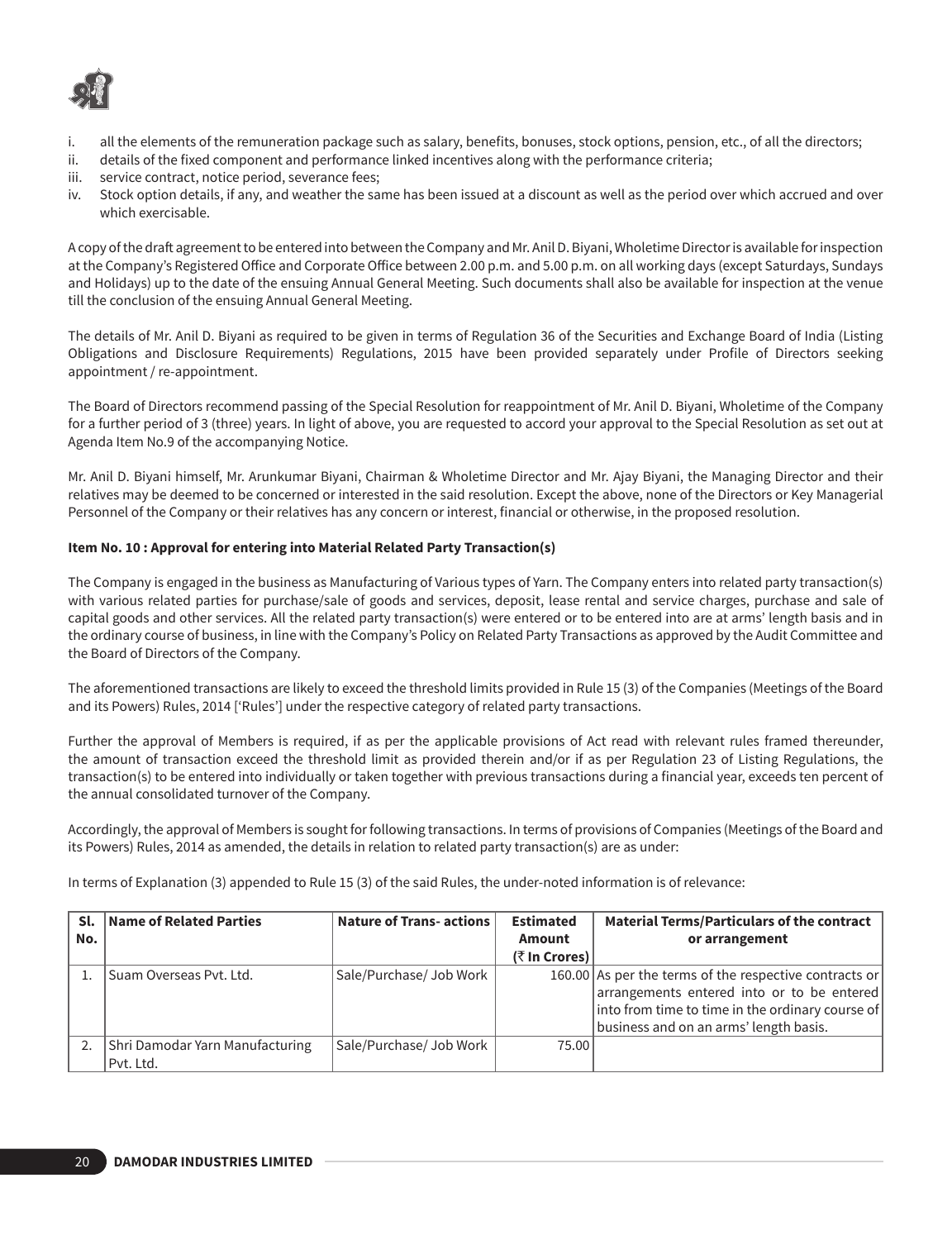

| Sl.<br>No. | <b>Name of Related Parties</b>                                                                                                                                                                                                                                                                                                                            | <b>Nature of Trans- actions</b>        | <b>Estimated</b><br><b>Amount</b><br>(₹ In Crores) | <b>Material Terms/Particulars of the contract</b><br>or arrangement                                                                                                                              |
|------------|-----------------------------------------------------------------------------------------------------------------------------------------------------------------------------------------------------------------------------------------------------------------------------------------------------------------------------------------------------------|----------------------------------------|----------------------------------------------------|--------------------------------------------------------------------------------------------------------------------------------------------------------------------------------------------------|
| 3.         | Damosuam Carriers Pyt. Ltd.                                                                                                                                                                                                                                                                                                                               | <b>Transport Ser-vices</b>             |                                                    | 2.50 As per the terms of the respective contracts or<br>arrangements entered into or to be entered<br>into from time to time in the ordinary course of<br>business and on an arms' length basis. |
| 4.         | Arunkumar Biyani, Ajay Biyani and<br>Anil D. Biyani                                                                                                                                                                                                                                                                                                       | Interest on Loan                       |                                                    | 4.00 Interest at rates not more than the rates<br>prevailing in the market for similar loans.                                                                                                    |
| 5.         | Aditya Biyani, Payal Biyani, Abhishek   Interest on Fixed Deposits<br>Biyani, Radhika Biyani Aman Biyani,<br>Bhawna Biyani, Manju Biyani,<br>Sanju Biyani, Kanta Biyani, Akshay<br>Biyani, Reiya Biyani, Risha Biyani,<br>Savitridevi Damodarlal Biyani,<br>Arunkumar Biyani-HUF, Ajay Biyani-<br>HUF, Damodarlal Biyani-HUF, Kiara<br>Biyani, Jia Biyani |                                        |                                                    | 3.00 As per Unsecured Fixed Deposit Scheme of the<br>Company.                                                                                                                                    |
| 6.         | Aditya Biyani, Aman Biyani, Akshay<br>Biyani                                                                                                                                                                                                                                                                                                              | Remuneration<br>to<br>Employee         |                                                    | 3.00 As per term and conditions of the employment<br>approved by the Board of Director.                                                                                                          |
| 7.         | Shri Damodar Foundation                                                                                                                                                                                                                                                                                                                                   | Leasing/sub- lease/ rent<br>for office |                                                    | 3.00 The Company has entered in to agreement<br>with respective related party for leasing /<br>subleasing / office sharing of the property<br>situated at Nani Tambadi, Valsad                   |

The other related information as envisaged under Companies (Meetings of Board and its Powers) Rules, 2014 and amendments thereto are furnished hereunder:

| Name of the Director or Key Managerial                         | Arunkumar Biyani, Ajay Biyani & Anil D. Biyani, Directors of the     |  |  |  |
|----------------------------------------------------------------|----------------------------------------------------------------------|--|--|--|
| Personnel who is related, if any                               | Company holds 6.67%,                                                 |  |  |  |
|                                                                | 20% & 14.92% shares respectively of Suam Overseas Pvt. Ltd.          |  |  |  |
|                                                                | Biyani, Ajay D. Biyani & Anil D. Biyani, Directors of<br>Arunkumar   |  |  |  |
|                                                                | the Company holds                                                    |  |  |  |
|                                                                | 50.00%,16.25% &12.50% shares respectively<br>of Damosuam             |  |  |  |
|                                                                | Carriers Pvt. Ltd.                                                   |  |  |  |
|                                                                | Arvind Damodarlal Biyani, Director of Shri Damodar Yarn              |  |  |  |
|                                                                | Manufacturing Pvt. Ltd. is brother of Arunkumar Biyani, Ajay Biyani  |  |  |  |
|                                                                | & Anil Biyani, directors of Damodar Industries Limited. Aditya       |  |  |  |
|                                                                | Biyani - Payal Biyani, Aman Biyani- Bhawana Biyani are sons and      |  |  |  |
|                                                                | daughters in law of Arunkumar Biyani. Abhishek Biyani- Radhika       |  |  |  |
|                                                                | Biyani are son and daughter in law of Shri Ajay Biyani. Smt. Manju   |  |  |  |
|                                                                | Biyani, Smt. Kanta Biyani and Smt. Sanju Biyani are respective wives |  |  |  |
|                                                                | of Arunkumar Biyani, Ajay Biyani and Anil D. Biyani. Akshay Biyani   |  |  |  |
|                                                                | is Son of Anil D. Biyani. Savitridevi Biyani is mother of Aurnkumar  |  |  |  |
|                                                                | Biyani, Anil D. Biyani, Ajay Biyani, Directors of the Company. Reiya |  |  |  |
|                                                                | and Risha Biyani are Daughters of Aman Biyani. Kaira Biyani is       |  |  |  |
|                                                                | daughter of Aditya Biyani, Jia is daughter of Abhishek Biyani.       |  |  |  |
| Any other information relevant or important for the members to | The transaction have been reviewed and approved by the Audit         |  |  |  |
| take a decision on the proposed resolution                     | Committee /Board and an arms' length price has been established.     |  |  |  |

The above contracts / arrangements / transactions were approved by Board of Directors at their meeting held on July 31,2020.

The annual value of the transactions proposed is estimated on the basis of the Company's current transactions and future business projections.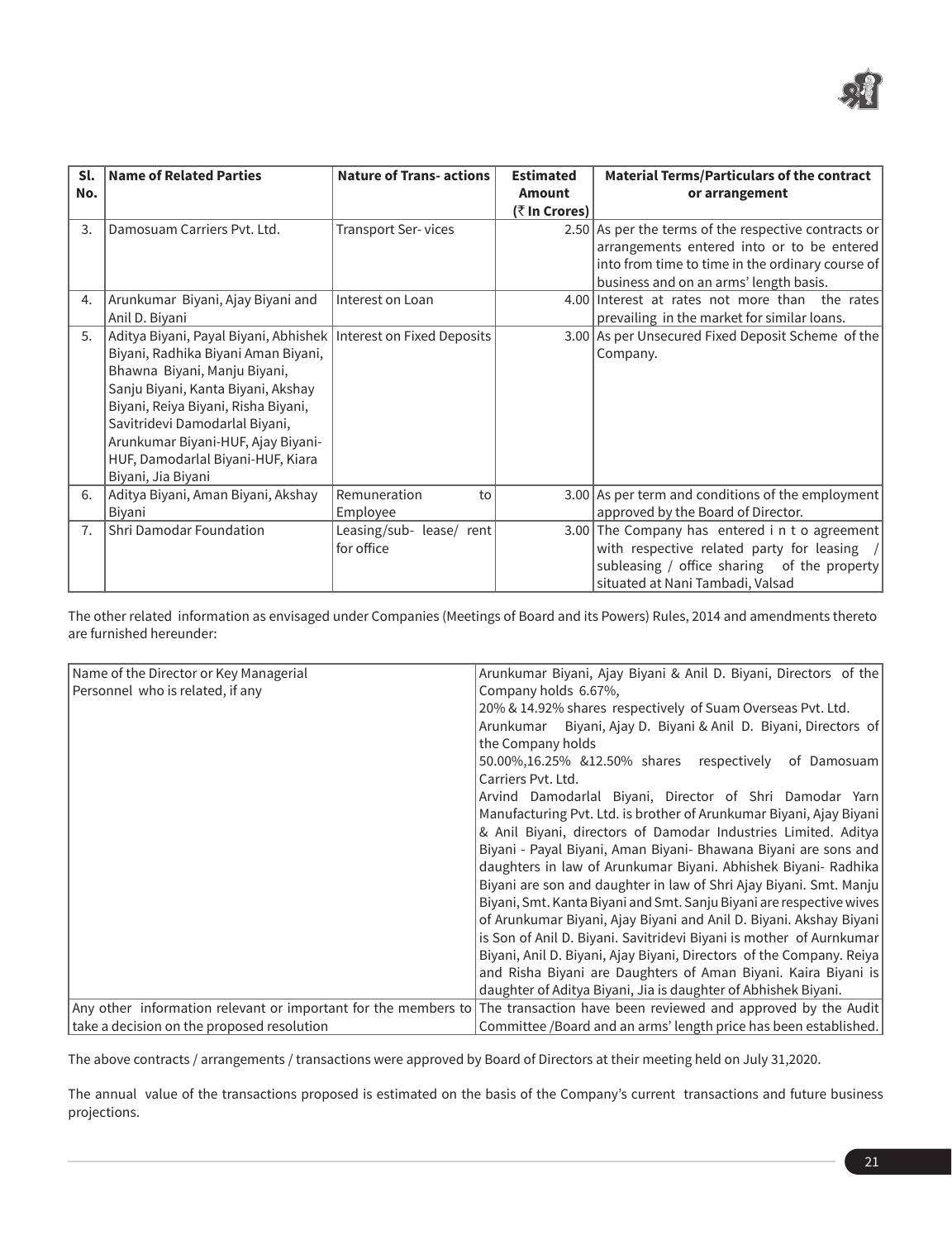

Pursuant to Regulation 23 of SEBI Listing Regulations, all entities falling under the definition of "Related Party" shall abstain from voting in respect of the proposed resolution given in the Notice, irrespective of whether the entity is a party to the particular transaction or not.

The Board is of the opinion that the transactions of sale, purchase or supply of goods or materials, deposit, leasing of property and availing or rendering of services with related parties are in the best interest of the Company. The Board recommends passing of the Ordinary Resolution at Item No.10 for approval.

Save and except Mr. Arunkumar Biyani, Mr. Ajay Biyani and Mr. Anil D. Biyani Executive Directors the Company and their relatives, to the extent of their of their shareholding interest, if any, none of the other directors/key managerial personnel of the Company and their relatives is in any way, concerned or interested, financially or otherwise, in the resolution as set out at Item No.10 of the Notice.

## **Item Nos. 11 Approval of acceptance of Fixed Deposit**

The Company has a Fixed Deposit Scheme, pursuant to the provisions of the Companies Act, 2013, read with the Companies (Acceptance of Deposits) Rules, 2014, wherein it accepts unsecured deposits from the Members of the Company and the Public. The said scheme is valid up to the date of this Annual General Meeting. Along with complying with the conditions stated in Sections 73 and 76 of the Companies Act, 2013, approval of the shareholders is required for accepting deposits from the Members and the Public within the limits prescribed under the Companies (Acceptance of Deposits) Rules, 2014. The Board of Directors at its meeting held on July 31, 2020, has resolved to recommend to the Shareholders the acceptance of Fixed Deposits from the Members and the Public pursuant to Sections 73 and 76 of the Companies Act, 2013, and the Companies (Acceptance of Deposits) Rules, 2014. The Fixed Deposit Scheme would be credit rated on an annual basis and the Company may provide deposit insurance cover, if available, as required under the said Act read with the said Rules. It is proposed to authorise the Board to finalise the terms of the Fixed Deposit Scheme and to do such other acts and deeds as may be necessary or incidental thereto.

None of the Directors of the Company are in any way concerned or interested in the said resolution. Key Managerial Personnel, Directors' Relatives and Relatives of Key Managerial Personnel are eligible to the benefits of the Scheme at the same rates as are applicable to the Members and Public. The Board recommends the Special Resolution at item no. 11 for your approval.

> By Order of the Board of Directors For **Damodar Industries Limited**

Place : Mumbai Company Secretary Company Secretary Company Secretary Company Secretary Date : July 31, 2020

Sd/- **Subodh Kumar Soni**